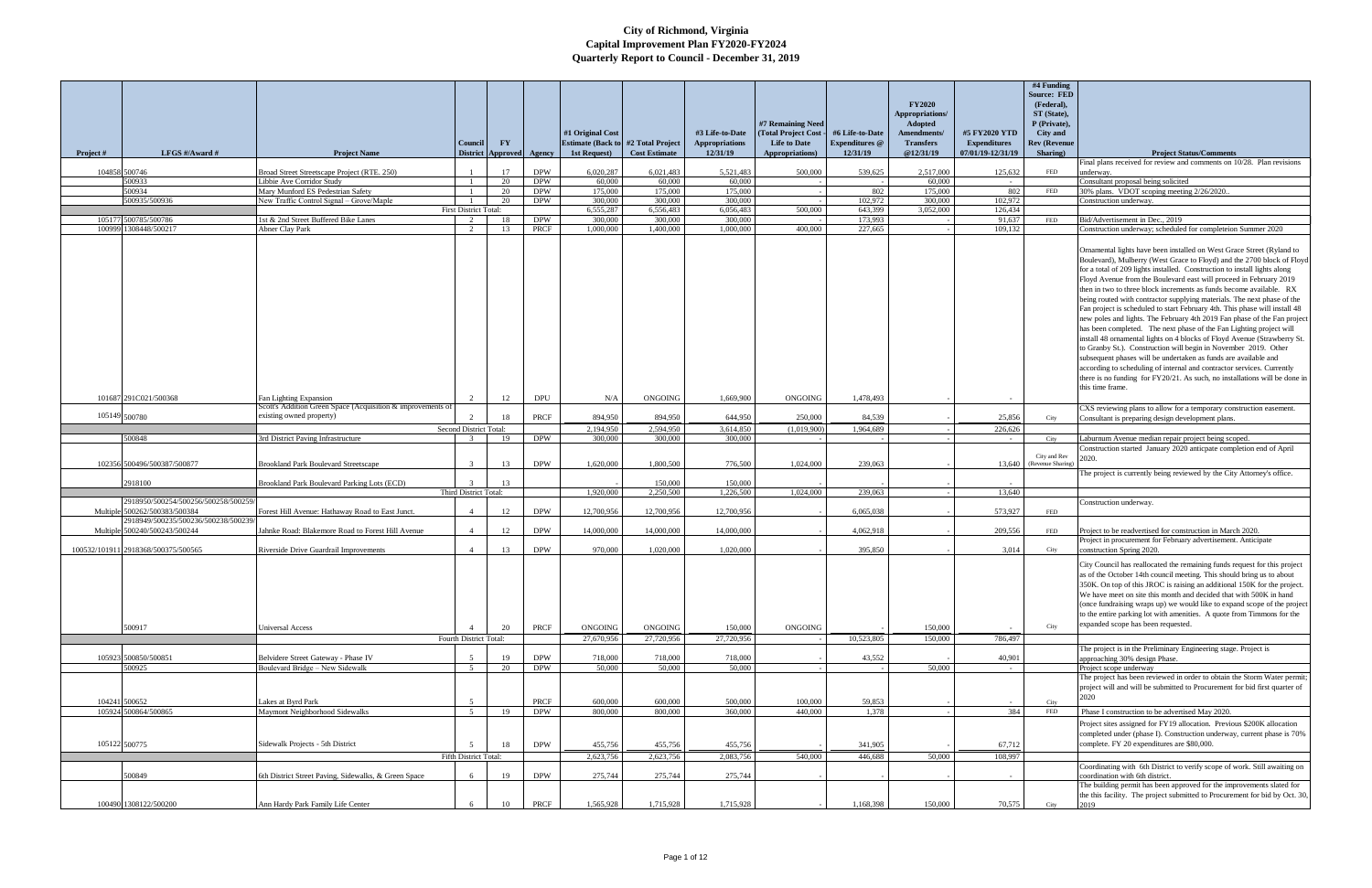|                                     |                                                       |                                                                                                           | <b>Council</b> | $\mathbf{F}\mathbf{Y}$   |                          | #1 Original Cost<br><b>Estimate (Back to #2 Total Project</b> |                             | #3 Life-to-Date<br><b>Appropriations</b> | #7 Remaining Need<br>(Total Project Cost -<br><b>Life to Date</b> | #6 Life-to-Date<br><b>Expenditures</b> @ | <b>FY2020</b><br>Appropriations/<br><b>Adopted</b><br>Amendments/<br><b>Transfers</b> | #5 FY2020 YTD<br><b>Expenditures</b> | #4 Funding<br><b>Source: FED</b><br>(Federal),<br>ST (State),<br>P (Private),<br><b>City</b> and<br><b>Rev (Revenue</b> |                                                                                                                                                                                                                                                                                                                                                                                                                                                                                                                                                                                                                                                                                                                                                                                                                                                                                                                                                          |
|-------------------------------------|-------------------------------------------------------|-----------------------------------------------------------------------------------------------------------|----------------|--------------------------|--------------------------|---------------------------------------------------------------|-----------------------------|------------------------------------------|-------------------------------------------------------------------|------------------------------------------|---------------------------------------------------------------------------------------|--------------------------------------|-------------------------------------------------------------------------------------------------------------------------|----------------------------------------------------------------------------------------------------------------------------------------------------------------------------------------------------------------------------------------------------------------------------------------------------------------------------------------------------------------------------------------------------------------------------------------------------------------------------------------------------------------------------------------------------------------------------------------------------------------------------------------------------------------------------------------------------------------------------------------------------------------------------------------------------------------------------------------------------------------------------------------------------------------------------------------------------------|
| <b>Project</b> #<br>100572/100931/1 | LFGS #/Award #                                        | <b>Project Name</b>                                                                                       |                | District Approved Agency |                          | 1st Request)                                                  | <b>Cost Estimate</b>        | 12/31/19                                 | Appropriations)                                                   | 12/31/19                                 | @12/31/19                                                                             | 07/01/19-12/31/19                    | Sharing)                                                                                                                | <b>Project Status/Comments</b><br>City/State project agreement process underway. Funding reconciled                                                                                                                                                                                                                                                                                                                                                                                                                                                                                                                                                                                                                                                                                                                                                                                                                                                      |
|                                     | 01520 2918960/500322/500326                           | <b>Biotech Research Park</b>                                                                              | 6              | -11                      | <b>DPW</b>               | N/A                                                           | <b>ONGOING</b>              | 4,399,000                                | <b>ONGOING</b>                                                    | 2,629,994                                |                                                                                       |                                      | FED<br>City and Rev                                                                                                     | with VDOT.<br>Project to be implemented under purchase agreement by developer.<br>Construction in progress. Agreement adopted by City Council on 4/22/19.                                                                                                                                                                                                                                                                                                                                                                                                                                                                                                                                                                                                                                                                                                                                                                                                |
|                                     | 101754 2108133/500680/500388                          | Canal Walk Reynolds North to 10th                                                                         | 6              | 13                       | <b>DPW</b>               | 2,000,000                                                     | 3,760,000                   | 3,532,058                                | 227,942                                                           | 2,379,984                                |                                                                                       | 1,385                                | (Revenue Sharing)                                                                                                       | Developer granted time extension anticpate completion end April 2020.<br>Contract Awarded 1/4/19. Notice to Proceed issued for 04/22/19,                                                                                                                                                                                                                                                                                                                                                                                                                                                                                                                                                                                                                                                                                                                                                                                                                 |
| 100539/102012/1                     | 00551/100564 2918505/500126/129/567/645/646           | Cannon Creek Improvements                                                                                 | -6             | 12                       | <b>DPW</b>               | 3,700,000                                                     | 3,700,000                   | 3,667,889                                | 32,111                                                            | 3,069,326                                |                                                                                       | 186,377                              | City, State & Fed pending.                                                                                              | construction underway. Construction 95% complete. There were<br>\$297,000 in expenditures for FY20. Project complete. Final Payment                                                                                                                                                                                                                                                                                                                                                                                                                                                                                                                                                                                                                                                                                                                                                                                                                      |
|                                     | 500926/500927                                         | Capital Trail - Canal Walk Connector                                                                      | - 6            | 20                       | <b>DPW</b>               | 1.027.000                                                     | 1.027.000                   | 1,027,000                                |                                                                   |                                          | 1.027.000                                                                             |                                      |                                                                                                                         | Project scoping underway with design team<br>Project completed. Waiting for final reimbursement from VDOT.                                                                                                                                                                                                                                                                                                                                                                                                                                                                                                                                                                                                                                                                                                                                                                                                                                               |
|                                     | 105501 500816                                         | Downtown Retiming Project (CMAQ)                                                                          | 6              | 18                       | <b>DPW</b>               | 800,000                                                       | 800,000                     | 800,000                                  |                                                                   | 793,740                                  |                                                                                       | 13,708                               | FED                                                                                                                     | Additional funds (around \$15,000) from the Safety Improvement<br>Contingency (Award 2908135/500421) account will be needed to cover<br>the shortfall.                                                                                                                                                                                                                                                                                                                                                                                                                                                                                                                                                                                                                                                                                                                                                                                                   |
|                                     | 100531 2918365/500291/500292                          | E. Broad Gateway Improvements                                                                             | -6             | 12                       | <b>DPW</b>               | N/A                                                           | <b>ONGOING</b>              | 1,994,200                                | <b>ONGOING</b>                                                    | 1,412,982                                |                                                                                       |                                      | FED                                                                                                                     | Federal funds to be used on final phase for tunnel repairs. Scope<br>definition pending.                                                                                                                                                                                                                                                                                                                                                                                                                                                                                                                                                                                                                                                                                                                                                                                                                                                                 |
|                                     | 104377/100218 2308234/500247                          | <b>Eastview Initiative</b>                                                                                | -6             | 12                       |                          |                                                               | 1,200,000                   | 1,131,533                                | 68.467                                                            | 1,095,421                                | (68.467                                                                               |                                      |                                                                                                                         | This project provides funds to design and construct renovations and<br>improvements to the Conrad Center facility for the purpose of creating a<br>centralized location for job training for area residents. Improvements<br>include exterior and interior renovations in preparation for public use.                                                                                                                                                                                                                                                                                                                                                                                                                                                                                                                                                                                                                                                    |
|                                     | 102043/104240 2918369/500508/500568/500509            | Franklin Street Streetscape                                                                               | 6              | 13                       | DPW/DED                  | 3,900,000                                                     | 3,900,000                   | 3,400,000                                | 500,000                                                           | 261,664                                  | (500,000)                                                                             | 3,139                                | VDOT - Revenue<br>Share                                                                                                 | Project is under construction, 20% complete                                                                                                                                                                                                                                                                                                                                                                                                                                                                                                                                                                                                                                                                                                                                                                                                                                                                                                              |
|                                     |                                                       |                                                                                                           |                |                          |                          |                                                               |                             |                                          |                                                                   |                                          |                                                                                       |                                      |                                                                                                                         | This project is in the final community engagement phase, conceptual<br>design follows. There is not "cost estimate" because there is not an<br>approved design/project yet. Additional funding sources include ST<br>reimbursements and fund raising is expected by all parties in order to<br>deliver the project(s). The project(s) will advance under the leadership of<br>the Shockoe Alliance once that Alliance if formulated.                                                                                                                                                                                                                                                                                                                                                                                                                                                                                                                     |
|                                     | 102750 500573<br>500748                               | Heritage Center/Lumpkin's Jail (Devil's Half Acre)<br>Highland Grove/Dove Street Redevelopment            | 6<br>6         | 15                       | <b>DED</b><br><b>DPW</b> | 24,800,000<br>14,770,000                                      | 24,800,000<br>14,770,000    | 8,050,000<br>4,467,000                   | 16,750,000<br>10,303,000                                          | 2,853,196                                | 52,000                                                                                | 153,928                              | ST. City                                                                                                                | RHA soliciting RFP for phase I.                                                                                                                                                                                                                                                                                                                                                                                                                                                                                                                                                                                                                                                                                                                                                                                                                                                                                                                          |
|                                     | 500931<br>101766 500406                               | Hull Street Streetscape Mayo to 9th<br>Hull Street Redevelopment & Conservation                           | 6<br>6         | 20                       | <b>DPW</b><br><b>PDR</b> | 4,061,000<br>200,000                                          | 4.061.000<br>300,000        | 202,000<br>300,000                       | 3,859,000                                                         | 1,815<br>4,988                           | 202,000                                                                               | 1,815<br>$\sim$                      | City                                                                                                                    | Consultant proposal being reviewed for approval.<br>Project will provide for additional public improvements along the<br>Corridor to support commercial revitalization. Such uses could include<br>pedestrian lighting, street lighting, additional street trees, street/sidewalk<br>improvements, and public art. Contract with Kimley-Horn to assist in<br>additional street lighting, to improve safety, has been initiated. Plans<br>were reviewed and received final approval by UDC and CPC in October<br>2017. Test light installed in 600 block of Hull St. late September 2018, to<br>review character of new light fixture. Photometric work complete.<br>Working w/DPU and supplier to finalize purchase of all fixtures for<br>installation. Installation moved into 2019. Fixtures are to be included in<br>DPU IFB for street lighting. Waiting on DPU to release so we can get<br>bids and commence full-scale implementation of project. |
|                                     |                                                       |                                                                                                           |                |                          |                          |                                                               |                             |                                          |                                                                   |                                          |                                                                                       |                                      |                                                                                                                         |                                                                                                                                                                                                                                                                                                                                                                                                                                                                                                                                                                                                                                                                                                                                                                                                                                                                                                                                                          |
|                                     | 104857 500745                                         | Shockoe Valley Street Improvements (Previously called: I-95<br>and Broad Street Interchange Area Project) | 6              | 17                       | <b>DPW</b>               | 28,043,000                                                    | 28,043,000                  | 12,873,000                               | 15,170,000                                                        | 974.022                                  | 7.963.211                                                                             | 55,284                               | <b>FED</b>                                                                                                              | Project received CPC conceptual approval 06/19. Project is now moving<br>into detailed design stage. Design underway. 20% Complete<br>Numerous projects underway including Texas Beach Overlook                                                                                                                                                                                                                                                                                                                                                                                                                                                                                                                                                                                                                                                                                                                                                          |
|                                     |                                                       |                                                                                                           |                |                          |                          |                                                               |                             |                                          |                                                                   |                                          |                                                                                       |                                      |                                                                                                                         | stabilization, James River Park a Asphalt Trail Install and repairs to the<br>Tyler Potterfield Pedestrian Bridge (recently completed). Pump House<br>Asphalt Trail project is scheduled to be bid in Feb. 2020                                                                                                                                                                                                                                                                                                                                                                                                                                                                                                                                                                                                                                                                                                                                          |
|                                     | 100503 500297<br>500932                               | <b>James River Park Infrastructure</b><br>Kanawha Plaza Pedestrian Safety Project                         | -6<br>6        | - 20                     | PRCF<br><b>DPW</b>       | N/A<br>3,309,000                                              | <b>ONGOING</b><br>3,309,000 | 850,000<br>153,000                       | <b>ONGOING</b><br>3,156,000                                       | 328,599                                  | 153,000                                                                               | 10,874                               | City                                                                                                                    | Project scoping underway with design team                                                                                                                                                                                                                                                                                                                                                                                                                                                                                                                                                                                                                                                                                                                                                                                                                                                                                                                |
|                                     | 2108612/500283/500469/500542/500543/<br>100241 500544 | Main Street Station Multi Modal Center                                                                    | 6              |                          | <b>DPW</b>               | 75,079,720                                                    | 96,000,000                  | 86,670,590                               | 9.329.410                                                         | 86,085,505                               |                                                                                       |                                      |                                                                                                                         | Ord 2018-172 \$890,776 plus Ord 2018-173 \$5,526,936,The site work<br>improvements for the Main Street Station began November 26, 2018.<br>The Franklin Street Streetscape Funding, FED, ST and city funding fund<br>this project. Franklin Street and west parking lot site work to be<br>1,652,773 FED, ST and city completed October. Ongoing Project.                                                                                                                                                                                                                                                                                                                                                                                                                                                                                                                                                                                                |
|                                     | 100170/103002 2958835/500211/500221                   | Mayo Bridge Rehabilitation                                                                                | 6              | 11                       |                          | 10,051,000                                                    | 10,051,000                  | 5,710,000                                | 4,341,000                                                         | 1,195,680                                | 1,334,000                                                                             |                                      | FED                                                                                                                     | Conceptual estimate based on current market conditions has increased.<br>Original funding (#1) is based on Feasibility Study report. The project is<br>still in scope phase. Design underway. No comments.                                                                                                                                                                                                                                                                                                                                                                                                                                                                                                                                                                                                                                                                                                                                               |
|                                     | 102251/100594 1308450/500294/500750                   | RMA Plaza Joint Repair                                                                                    | -6             | 13                       | <b>DPW</b>               | 1,900,000                                                     | 1,900,000                   | 1,711,405                                | 188,595                                                           | 1,220,760                                |                                                                                       | 435,396                              | City and Rev                                                                                                            | Construction in progress Complete. Punch list items being addressed.<br>(Revenue Sharing) Project in closeout process.                                                                                                                                                                                                                                                                                                                                                                                                                                                                                                                                                                                                                                                                                                                                                                                                                                   |
|                                     |                                                       |                                                                                                           |                |                          |                          |                                                               |                             |                                          |                                                                   |                                          |                                                                                       |                                      |                                                                                                                         |                                                                                                                                                                                                                                                                                                                                                                                                                                                                                                                                                                                                                                                                                                                                                                                                                                                                                                                                                          |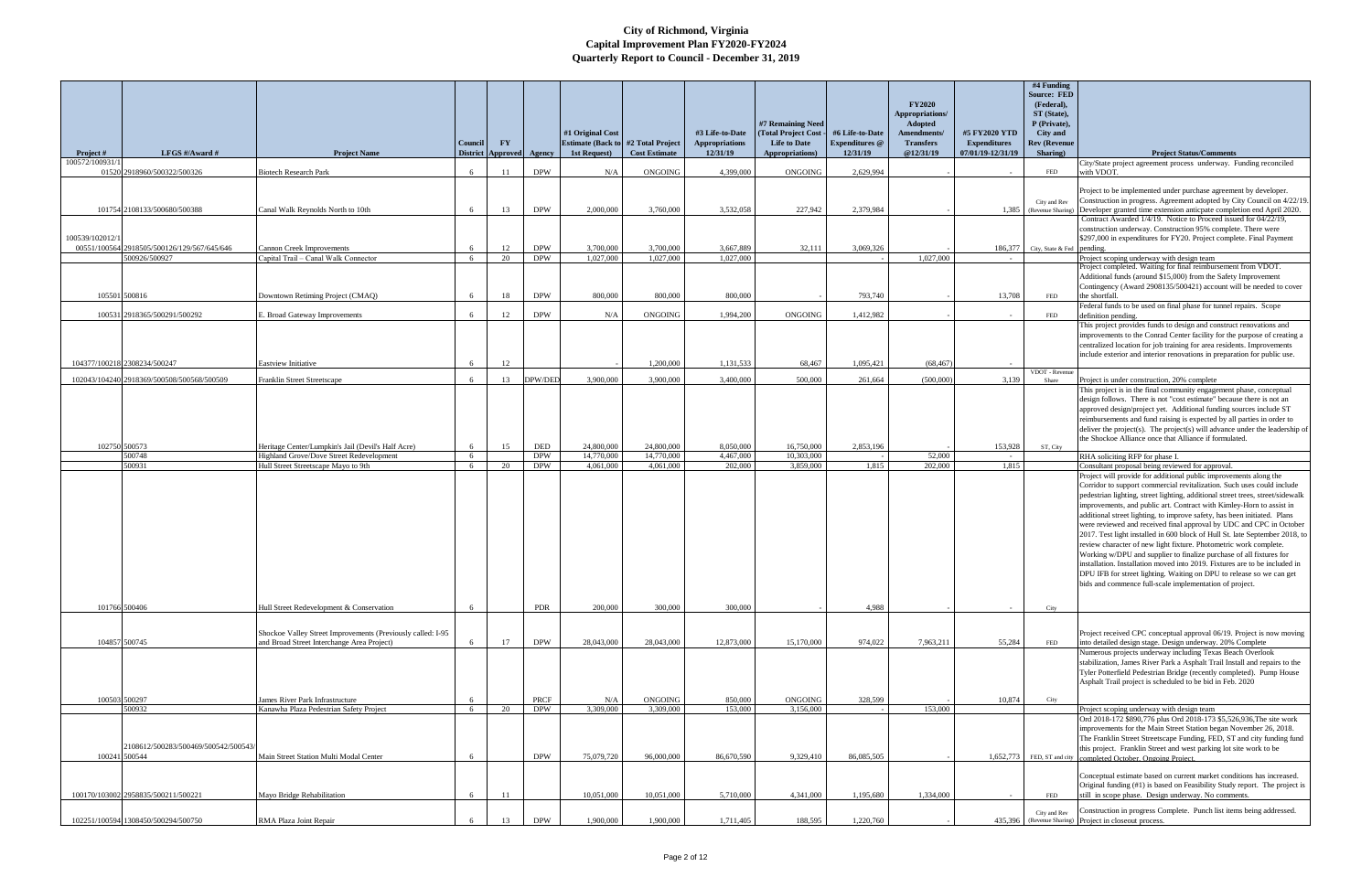| Project #     | LFGS #/Award #          | <b>Project Name</b>                                                                        | Council<br><b>District</b>                                   | <b>FY</b> | Approved Agency          | #1 Original Cost<br><b>Estimate (Back to #2 Total Project)</b><br>1st Request) | <b>Cost Estimate</b>        | #3 Life-to-Date<br>Appropriations<br>12/31/19 | #7 Remaining Need<br>(Total Project Cost -<br><b>Life to Date</b><br>Appropriations) | #6 Life-to-Date<br><b>Expenditures</b> @<br>12/31/19 | <b>FY2020</b><br>Appropriations/<br>Adopted<br>Amendments/<br><b>Transfers</b><br>@12/31/19 | #5 FY2020 YTD<br><b>Expenditures</b><br>07/01/19-12/31/19 | #4 Funding<br><b>Source: FED</b><br>(Federal),<br>ST (State),<br>P (Private),<br><b>City</b> and<br><b>Rev (Revenue</b><br>Sharing) | <b>Project Status/Comments</b>                                                                                                                                                                                                                                                                                                                                                                                                                                                                                                                                                                                                                                                                                                |
|---------------|-------------------------|--------------------------------------------------------------------------------------------|--------------------------------------------------------------|-----------|--------------------------|--------------------------------------------------------------------------------|-----------------------------|-----------------------------------------------|--------------------------------------------------------------------------------------|------------------------------------------------------|---------------------------------------------------------------------------------------------|-----------------------------------------------------------|-------------------------------------------------------------------------------------------------------------------------------------|-------------------------------------------------------------------------------------------------------------------------------------------------------------------------------------------------------------------------------------------------------------------------------------------------------------------------------------------------------------------------------------------------------------------------------------------------------------------------------------------------------------------------------------------------------------------------------------------------------------------------------------------------------------------------------------------------------------------------------|
|               |                         |                                                                                            |                                                              |           |                          |                                                                                |                             |                                               |                                                                                      |                                                      |                                                                                             |                                                           |                                                                                                                                     |                                                                                                                                                                                                                                                                                                                                                                                                                                                                                                                                                                                                                                                                                                                               |
|               | 101767 5008313/500407   | (Shko Revit) Shockoe Revitalization Strategy Plan<br>Implementation                        | -6                                                           | 13        | DED                      | 3,864,000                                                                      | 6,600,000                   | 3,864,000                                     | 2,736,000                                                                            | 3,561,374                                            |                                                                                             | (141,989)                                                 | and City                                                                                                                            | The final phase began May 2019 and includes the completion of the<br>electrical enclosures, FFE and landscaping fencing installation. This<br>Federal Smart Scale phase will be completed in September 2019. However, the account<br>currently need \$140,000 to make it \$300K for other project initiative.                                                                                                                                                                                                                                                                                                                                                                                                                 |
|               | 500920                  | Tredegar/Brown's Island                                                                    | - 6                                                          | 20        | <b>PDR</b>               | <b>ONGOING</b>                                                                 | <b>ONGOING</b>              | 117,442                                       |                                                                                      |                                                      | 117,442                                                                                     |                                                           |                                                                                                                                     | No comments                                                                                                                                                                                                                                                                                                                                                                                                                                                                                                                                                                                                                                                                                                                   |
|               |                         | Whitcomb Court Study for the Future Redevelopment of<br>Public Housing                     |                                                              |           |                          |                                                                                |                             |                                               |                                                                                      |                                                      |                                                                                             |                                                           | City                                                                                                                                | This project is for the future redevelopment of Whitcomb Court and the<br>surrounding neighborhood. The City and Richmond Redevelopment and<br>Housing Authority (RRHA) will partner with the community to develop a<br>redevelopment strategy and plan for the distressed public housing<br>complex of Whitcomb Court. It will include immediate short-term<br>community redevelopment and long-term land use planning. The purpose<br>is to address blight and encourage development while providing quality<br>and affordable housing in the neighborhood. The Whitcomb Study<br>requires that an RFP is completed to meet the, which HCD is working<br>with Councilwoman Robertson to seek a vendor(s) perform the study. |
|               | 500844                  |                                                                                            | <b>Sixth District Total:</b>                                 | 19        |                          | 250,000<br>179,596,392                                                         | 250,000<br>206,462,672      | 250,000<br>147, 161, 789                      | 59,300,883                                                                           | 109,037,448                                          | 10.430.186                                                                                  | 2,443,264                                                 |                                                                                                                                     |                                                                                                                                                                                                                                                                                                                                                                                                                                                                                                                                                                                                                                                                                                                               |
|               | 101777 5008122/500399   | 25th Street Development                                                                    |                                                              |           |                          |                                                                                | 2,533,467                   | 2,533,467                                     |                                                                                      | 2,346,533                                            | 118,467                                                                                     |                                                           | City                                                                                                                                | The redevelopment efforts associated with the creation of a viable<br>commercial and residential corridor along 25th Street and Nine Mile<br>Road are ongoing. A grocery store was placed on 25th Street and<br>currently a residential building is under construction.                                                                                                                                                                                                                                                                                                                                                                                                                                                       |
|               | 105178 500787/500788    | 29th Street/Church Hill Bike & Pedestrian Infrastructure                                   | $7\phantom{.0}\phantom{.0}7$                                 | 18        | <b>DPW</b>               | 650,000                                                                        | 650,000                     | 650,000                                       |                                                                                      | 103.613                                              |                                                                                             | 8.878                                                     | FED                                                                                                                                 | Awarded Contract. Start construction in March, 2020                                                                                                                                                                                                                                                                                                                                                                                                                                                                                                                                                                                                                                                                           |
|               | 105795 500852/500853    | Broad St Pedestrian Hybrid Beacon & Crosswalk (HAWK)                                       |                                                              | 19        | <b>DPW</b>               | 125,000                                                                        | 125,000                     | 125,000                                       |                                                                                      | 19,685                                               |                                                                                             | 11,568                                                    | <b>FED</b>                                                                                                                          | Design underway (90% completed)                                                                                                                                                                                                                                                                                                                                                                                                                                                                                                                                                                                                                                                                                               |
|               | 500915                  | Chimborazo Park Sidewalk Installations                                                     |                                                              | 20        | <b>PRCF</b>              | 250,000                                                                        | 250,000                     | 250,000                                       |                                                                                      |                                                      | 250,000                                                                                     |                                                           | City                                                                                                                                | Scope in progress                                                                                                                                                                                                                                                                                                                                                                                                                                                                                                                                                                                                                                                                                                             |
| 101764 500404 |                         | Church Hill Teen Development Center                                                        |                                                              |           | <b>PRCF</b>              | 538.287                                                                        | 538,287                     | 538,287                                       |                                                                                      |                                                      |                                                                                             |                                                           | City                                                                                                                                | Conceptual Redevelopment plan completed Jan 2019. A structural<br>evaluation of the building remains to be done before determining the<br>feasibility of proceeding with this project at the current location.                                                                                                                                                                                                                                                                                                                                                                                                                                                                                                                |
|               | 104967 500755           |                                                                                            |                                                              |           |                          |                                                                                |                             |                                               |                                                                                      |                                                      |                                                                                             |                                                           |                                                                                                                                     | Planning to install exercise equipment clusters at Lucks and Oakwood<br>and to begin planning improvements at the Woodville site. East District<br>Park Transformation funds will also be used at other projects in the in 7th<br>district such as the Historic Fulton Park project                                                                                                                                                                                                                                                                                                                                                                                                                                           |
|               | 101768 5008314/500408   | <b>East District Park Transformation</b><br>East End Vacant/Blighted Property Improvements | $\overline{7}$                                               | 17<br>13  | PRCF<br>HCD              | 1,918,600                                                                      | 1,918,600<br>ONGOING        | 1,918,600<br>200,000                          | ONGOING                                                                              | 298,010                                              | 458,650                                                                                     | 4,799                                                     | City                                                                                                                                | For this project, the City will partner with nonprofit and private<br>developers to address the high number of vacant and blighted properties<br>in the $7th$ District, creating opportunities for affordable home ownership.<br>Also, to address the negative impact on neighborhood change and<br>public safety created by the large concentration of vacant boarded<br>structures. The goal is to re-occupy these units so that they are<br>contributing to community transformation, which is ongoing.                                                                                                                                                                                                                    |
|               | 106484 500929/500930    | Gillies Creek Greenway                                                                     | $7\overline{ }$                                              | 20        | <b>DPW</b>               | 1,050,000                                                                      | 1.050,000                   | 1,050,000                                     |                                                                                      | 1,138                                                | 1,050,000                                                                                   | 1,138                                                     | City                                                                                                                                | Project scoping underway with design team                                                                                                                                                                                                                                                                                                                                                                                                                                                                                                                                                                                                                                                                                     |
|               | 100595 1308447/500208   | Historic Fulton Community Memorial Park                                                    |                                                              | 13        | PRCF                     | 600,000                                                                        | 600,000                     | 600,000                                       |                                                                                      | 57,245                                               |                                                                                             |                                                           | City                                                                                                                                | Additional funding obtained; construction contract approved; scheduling<br>per-construction meeting in Feb. 2020<br>Terminal Dock Phase II design completed and approved. Phase II                                                                                                                                                                                                                                                                                                                                                                                                                                                                                                                                            |
|               | 101755 5008001/500392   | <b>Intermediate Terminal Riverfront Public Access</b>                                      | $\overline{7}$                                               | 12        | <b>DPW</b><br><b>DPW</b> | 10,544,318<br>2,000,000                                                        | 10,544,318                  | 4,628,318<br>500,000                          | 5,916,000<br>1.500,000                                                               | 4,762,528                                            |                                                                                             |                                                           | City                                                                                                                                | construction for relocation of entrance drive pending additional funding<br>and disposition of terminal warehouse.                                                                                                                                                                                                                                                                                                                                                                                                                                                                                                                                                                                                            |
|               | 105867 500856<br>500919 | Jefferson Avenue Improvements<br>Low Line Phase III                                        | $7\phantom{.0}\phantom{.0}7$<br>$7\phantom{.0}\phantom{.0}7$ | 19<br>20  | PDR                      | ONGOING                                                                        | 2,000,000<br><b>ONGOING</b> | 115,000                                       | ONGOING                                                                              | 101,679                                              | 115,000                                                                                     | 16,667<br>$\sim$ $-$                                      |                                                                                                                                     | Project assigned. Contractor to start construction February 2020.<br>No comments                                                                                                                                                                                                                                                                                                                                                                                                                                                                                                                                                                                                                                              |
|               | 104596 500711/500876    | Nine Mile Road Streetscape                                                                 | $\mathcal{I}$                                                | 17        | <b>DPW</b>               | 3,585,000                                                                      | 4,512,713                   | 4,503,713                                     | 9,000                                                                                | 186,388                                              | 1,255,877                                                                                   | 10,572                                                    | City and Rev<br>(Revenue Sharing)                                                                                                   | Plan Design 100% complete. Construction advertisement in Spring 2020                                                                                                                                                                                                                                                                                                                                                                                                                                                                                                                                                                                                                                                          |
|               | 104675 500720           | Police Property & Evidence Center                                                          |                                                              | 17        | <b>DPW</b>               | 2,900,000                                                                      | 2,900,000                   | 2,900,000                                     |                                                                                      | 2,877,999                                            |                                                                                             |                                                           | City                                                                                                                                | Construction is complete. Preparation of the Assets Management book is<br>in process. Costs managed by Real Estate were not initially showing in<br>RAPIDS Award or Project, but has been corrected. Asset Management<br>book on hold per RPD Additional use of remaining funds pending RPD.                                                                                                                                                                                                                                                                                                                                                                                                                                  |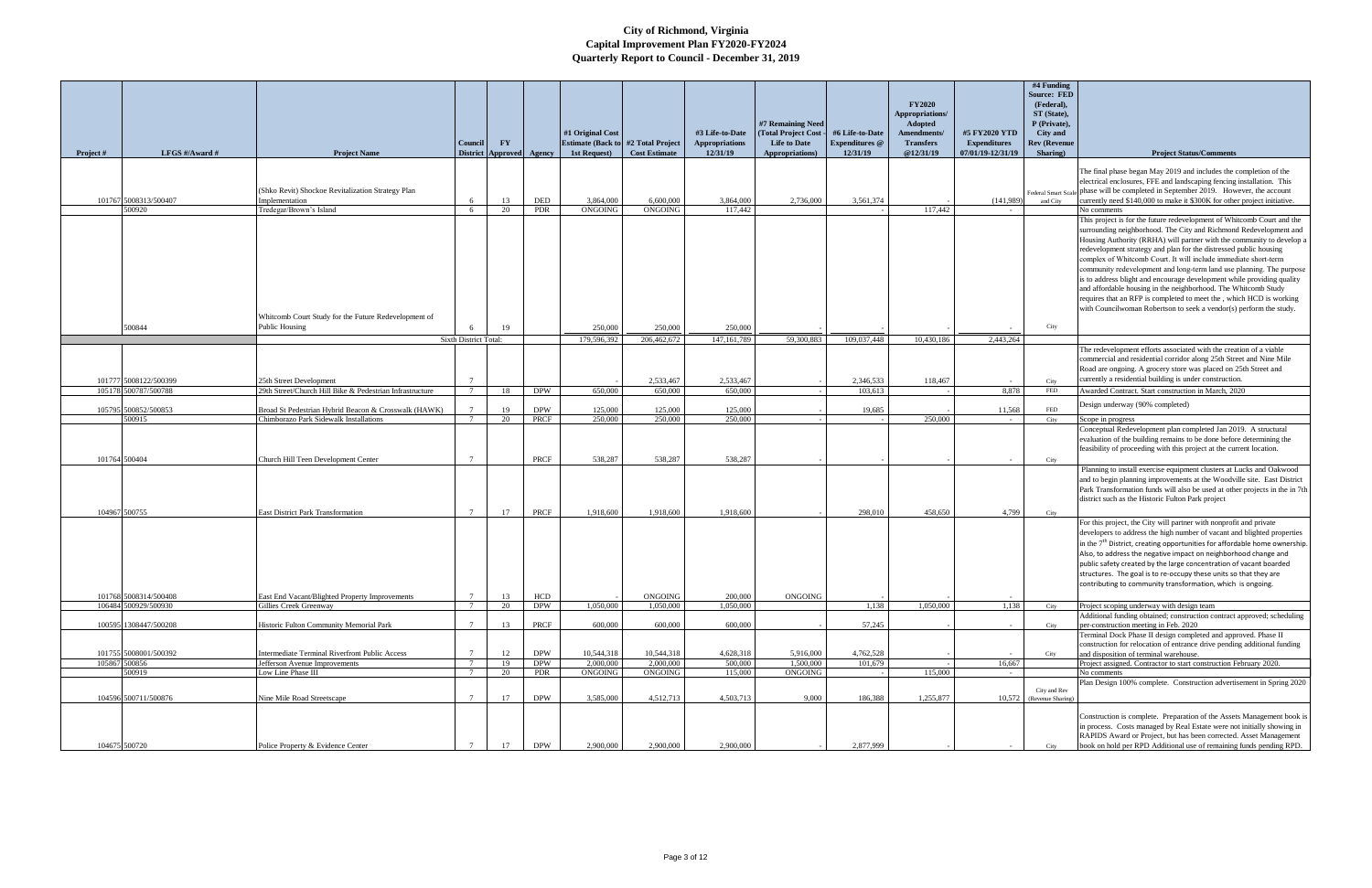| Project #     | LFGS #/Award #                                                                | <b>Project Name</b>                                                                                                       | <b>Council</b>                         | $\mathbf{F}\mathbf{Y}$<br><b>District Approved Agency</b> |                                  | #1 Original Cost<br><b>Estimate (Back to #2 Total Project</b><br>1st Request) | <b>Cost Estimate</b>               | #3 Life-to-Date<br><b>Appropriations</b><br>12/31/19 | #7 Remaining Need<br>(Total Project Cost<br><b>Life to Date</b><br>Appropriations) | #6 Life-to-Date<br><b>Expenditures</b> @<br>12/31/19 | <b>FY2020</b><br>Appropriations/<br><b>Adopted</b><br>Amendments/<br><b>Transfers</b><br>@12/31/19 | #5 FY2020 YTD<br><b>Expenditures</b><br>07/01/19-12/31/19 | #4 Funding<br><b>Source: FED</b><br>(Federal),<br>ST (State),<br>P (Private),<br><b>City and</b><br><b>Rev (Revenue</b><br>Sharing) | <b>Project Status/Comments</b><br>The City and RRHA have partnered with private developers to develop<br>new multi and single family housing units near Creighton Court in the<br>East End. This multi-year, multi-phased redevelopment of the<br>Armstrong High School sites is currently nearing the completion of                                                                                                                                                                                                                                                                                                                  |
|---------------|-------------------------------------------------------------------------------|---------------------------------------------------------------------------------------------------------------------------|----------------------------------------|-----------------------------------------------------------|----------------------------------|-------------------------------------------------------------------------------|------------------------------------|------------------------------------------------------|------------------------------------------------------------------------------------|------------------------------------------------------|----------------------------------------------------------------------------------------------------|-----------------------------------------------------------|-------------------------------------------------------------------------------------------------------------------------------------|---------------------------------------------------------------------------------------------------------------------------------------------------------------------------------------------------------------------------------------------------------------------------------------------------------------------------------------------------------------------------------------------------------------------------------------------------------------------------------------------------------------------------------------------------------------------------------------------------------------------------------------|
|               | 102062 5008316/500453                                                         | <b>Public Housing Transformation</b>                                                                                      |                                        | 14                                                        | <b>HCD</b>                       | 202,000,000                                                                   | 240,000,000                        | 9,971,027                                            | 230,028,973                                                                        | 9,750,307                                            | (2,100,000)                                                                                        |                                                           |                                                                                                                                     | phases 1A and 1B resulting in 106 mixed-income units consisting of<br>market rate and affordable rental. The first phases will be completed in<br>October and the second phase will be completed by December 2019.<br>Demolition costs associated with the Armstrong development project<br>were incorrectly booked to the capital budget. These demolition expenses<br>are not associated with a City asset and must be booked as an operating<br>expense. As a result, the total demolition costs in the amount of<br>\$1,973,241, which is the non-capitalized portion were transferred and<br>charged to the General Fund budget. |
|               | 102188/104763 2948751/500474                                                  | Route 5 (Main St.) & Williamsburg Ave. Int. - Urban                                                                       | $\overline{7}$                         |                                                           | <b>DPW</b>                       | 2,600,000                                                                     | 2,600,000                          | 2,590,428                                            | 9.572                                                                              | 318,104                                              |                                                                                                    | 27,678                                                    | City and Rev<br>(Revenue Sharing                                                                                                    | Plan Design underway 60% complete. Railroad rejected proposal.<br>Design going forward to right of way.                                                                                                                                                                                                                                                                                                                                                                                                                                                                                                                               |
|               | 103056 500615                                                                 | Stone Bistro                                                                                                              | Seventh District Total:                | -16                                                       | <b>DED</b>                       | 31,000,000<br>259,761,205                                                     | 31,000,000<br>301,222,385          | 31,000,000<br>64,073,840                             | 237,148,545                                                                        | 22,382,592<br>43,205,821                             | 1,147,994                                                                                          | 81,300                                                    |                                                                                                                                     | The Stone Brewery Facility has been constructed at 3101 E. Main Street,<br>which is part of the Greater Fulton area. This area is part of the City's<br>initiatives as high priority for neighborhood revitalization. Phase I is<br>complete and now Phase II, which is the Bistro is anticipated to cost<br>approximately \$8 million. The EDA will serve as the developer for both<br>Phases of this project. The Bistro is upcoming.                                                                                                                                                                                               |
|               |                                                                               |                                                                                                                           |                                        |                                                           |                                  |                                                                               |                                    |                                                      |                                                                                    |                                                      |                                                                                                    |                                                           |                                                                                                                                     | Completion is scheduled of the master planning process for the site late                                                                                                                                                                                                                                                                                                                                                                                                                                                                                                                                                              |
|               |                                                                               |                                                                                                                           |                                        |                                                           |                                  |                                                                               |                                    |                                                      |                                                                                    |                                                      |                                                                                                    |                                                           |                                                                                                                                     | fall 2019. After which, we will proceed with implementation according<br>to the plans recommendations.                                                                                                                                                                                                                                                                                                                                                                                                                                                                                                                                |
|               | 105804 500843<br>100691 2948181/500263/264/265<br>102186 500473/500491/500948 | <b>Blackwell Playground Upgrades</b><br>Commerce Rd.: Bellemeade to 450 ft - Urban<br>Deepwater Terminal to Goodes Street | -8<br>8<br>8                           | 19<br>- 11                                                | PRCF<br><b>DPW</b><br><b>DPW</b> | 100,000<br>18,500,000<br>4,425,000                                            | 350,000<br>18,500,000<br>4,497,000 | 350,000<br>17,710,405<br>3,361,000                   | 789,595<br>1,136,000                                                               | 34,100<br>1.559.661<br>254,538                       | 250,000<br>3,400,000<br>1,111,000                                                                  | 140,304<br>21,089                                         | FED<br>FED                                                                                                                          | underway. Construction advertisement requested from VDOT January<br>2020. VDOT finializing reviews for advertisement.<br>Right of way process underway.                                                                                                                                                                                                                                                                                                                                                                                                                                                                               |
| 105151 500781 |                                                                               | Eighth District Green Space Creation (Acquisitions & improver                                                             |                                        | 18                                                        |                                  | 125,717                                                                       | 125,717                            | 125,717                                              |                                                                                    | 18,072                                               |                                                                                                    | 18,072                                                    |                                                                                                                                     | Funds used to supplement the purchase of athletic lighting for the Hickory<br>Hill field                                                                                                                                                                                                                                                                                                                                                                                                                                                                                                                                              |
| 100485        | 308110/500191<br>102969 2918752/500599                                        | Hickory Hill Community center<br>Jefferson Davis Hwy (US 1-301): Chesterman Ave.                                          | -8<br>-8                               | 13                                                        | <b>DPW</b>                       | 1,862,280<br>5,700,000                                                        | 1,862,280<br>11,000,000            | 1,862,280<br>773,000                                 | 10,227,000                                                                         | 1,777,677<br>310,587                                 |                                                                                                    | 163,136<br>1,235                                          | FED                                                                                                                                 | Field lighting project is underway and approximately 80% complete<br>VDOT administered project. Public hearing held on 9/25/18 via VDOT.<br>VDOT conducted utilities field inspection. Schedule impact TBD. The<br>City's share is 2% of total cost.<br>Finalizing Plans for construction advertisement. Remaining funds in                                                                                                                                                                                                                                                                                                           |
|               | 500949<br>100675 2928755/500288/500694                                        | Lynhaven Ave Bridge<br>Midlothian Turn/Belt Blvd Bridge Rehab                                                             | -8<br>8                                | 20                                                        | <b>DPW</b><br><b>DPW</b>         | 1,100,000<br>2,300,000                                                        | 1,100,000<br>2,300,000             | 269,185<br>2,300,000                                 |                                                                                    | 1,008,954                                            | 269,185                                                                                            | 564,813                                                   | FED<br>FED                                                                                                                          | Awards 500315, 500318<br>Construction complete, project into closeout phase.                                                                                                                                                                                                                                                                                                                                                                                                                                                                                                                                                          |
|               | 500937                                                                        | Oak Grove ES Pedestrian Safety<br>Oak Grove School Renovations, Improvements and                                          | 8                                      | - 20                                                      | <b>DPW</b>                       | 284,000                                                                       | 284,000                            | 284,000                                              |                                                                                    | 942                                                  | 284,000                                                                                            | 942                                                       | FED                                                                                                                                 | 30% plans. VDOT scoping meeting 2/26/2020.<br>Installation of a new water fountain underway New benches have been<br>purchased; installation pending. Will repair fence surround the site as<br>well.                                                                                                                                                                                                                                                                                                                                                                                                                                 |
|               | 105819 500845                                                                 | Playground Upgrades                                                                                                       |                                        | 19                                                        | PRCF                             | 300,000                                                                       | 300,000                            | 100,000                                              | 200,000                                                                            | 3,929                                                | (200,000)                                                                                          | 3,929                                                     | City                                                                                                                                |                                                                                                                                                                                                                                                                                                                                                                                                                                                                                                                                                                                                                                       |
|               | 105803/105804 500842/500843                                                   | Broad Rock Park Complex Improvements                                                                                      | Eighth District Total:<br>$\mathbf{Q}$ | 19                                                        | PRCF                             | 34,696,997<br>450,000                                                         | 40,318,997<br>450,000              | 27,135,587<br>450,000                                | 13,183,410                                                                         | 4,968,461<br>142,757                                 | 5,114,185                                                                                          | 913,520<br>39,637                                         | City                                                                                                                                | Master Plan completed Oct. 2019 being reviewed internally prior to<br>submission to the Urban Design and Planning Commission for approval.<br>Design drawings are also being prepared for the relocation of the tennis<br>and basketball courts in accordance with the master plan.                                                                                                                                                                                                                                                                                                                                                   |
|               | 104590 500706/500707                                                          | <b>Carnation Street New Sidewalk</b>                                                                                      | Q                                      | 17                                                        | <b>DPW</b>                       | 700,000                                                                       | 700,000                            | 600,000                                              | 100,000                                                                            | 424,211                                              |                                                                                                    | 295,686                                                   | FED                                                                                                                                 | Contract Award 4/16/19 to Central Contracting. Construction is<br>complete on current phase. Expenditures are 265,000 for FY20.<br>Construction closeout in progress.                                                                                                                                                                                                                                                                                                                                                                                                                                                                 |
|               | 500854/500855                                                                 | Greene Elementary School - Safe Route to School                                                                           | $\mathbf{Q}$                           | 19                                                        | <b>DPW</b>                       | 980,000                                                                       | 980,000                            | 380,000                                              | 600,000                                                                            | 31,493                                               |                                                                                                    | 9,176                                                     | <b>FED</b>                                                                                                                          | Ord 2018-222 (adopted Sept 24), TA \$304,000; Project agreement sent<br>to VDOT for execution of Phase I. Project is moving toward 90% Plans<br>in the design phase. Expenditures are 25,000 for FY20.                                                                                                                                                                                                                                                                                                                                                                                                                                |
|               | 102038 500448/500878                                                          | Hey Road Improvements                                                                                                     | Q                                      | 14                                                        | <b>DPW</b>                       | 6,000,000                                                                     | 6,000,000                          | 1,634,609                                            | 4,365,391                                                                          | 93.210                                               |                                                                                                    | 37,279                                                    | City and Rev                                                                                                                        | Ord 2018-221 (adopted Sept 24), Rev sharing \$734,609. Revisited<br>typical section after being decided 6 years ago by community with a near<br>unanimous vote. Councilman Jones agreed to not change it to double the<br>size of right of way take on one side to provide a bike lane, once he was<br>informed of this very important fact. 30% plan review complete. UDC<br>(Revenue Sharing) presentation scheduled for Feb. 6. 2020.                                                                                                                                                                                              |
| 105173 500784 |                                                                               | Hull Street & Chippenham Parkway Gateway Project                                                                          |                                        | 18                                                        | <b>DPW</b>                       |                                                                               | ONGOING                            | 500,000                                              | ONGOING                                                                            | 100,917                                              |                                                                                                    | 1,436                                                     |                                                                                                                                     | Median improvements complete. Concepts for signage still pending.<br>Scope being determined.                                                                                                                                                                                                                                                                                                                                                                                                                                                                                                                                          |
|               |                                                                               |                                                                                                                           |                                        |                                                           |                                  |                                                                               |                                    |                                                      |                                                                                    |                                                      |                                                                                                    |                                                           |                                                                                                                                     |                                                                                                                                                                                                                                                                                                                                                                                                                                                                                                                                                                                                                                       |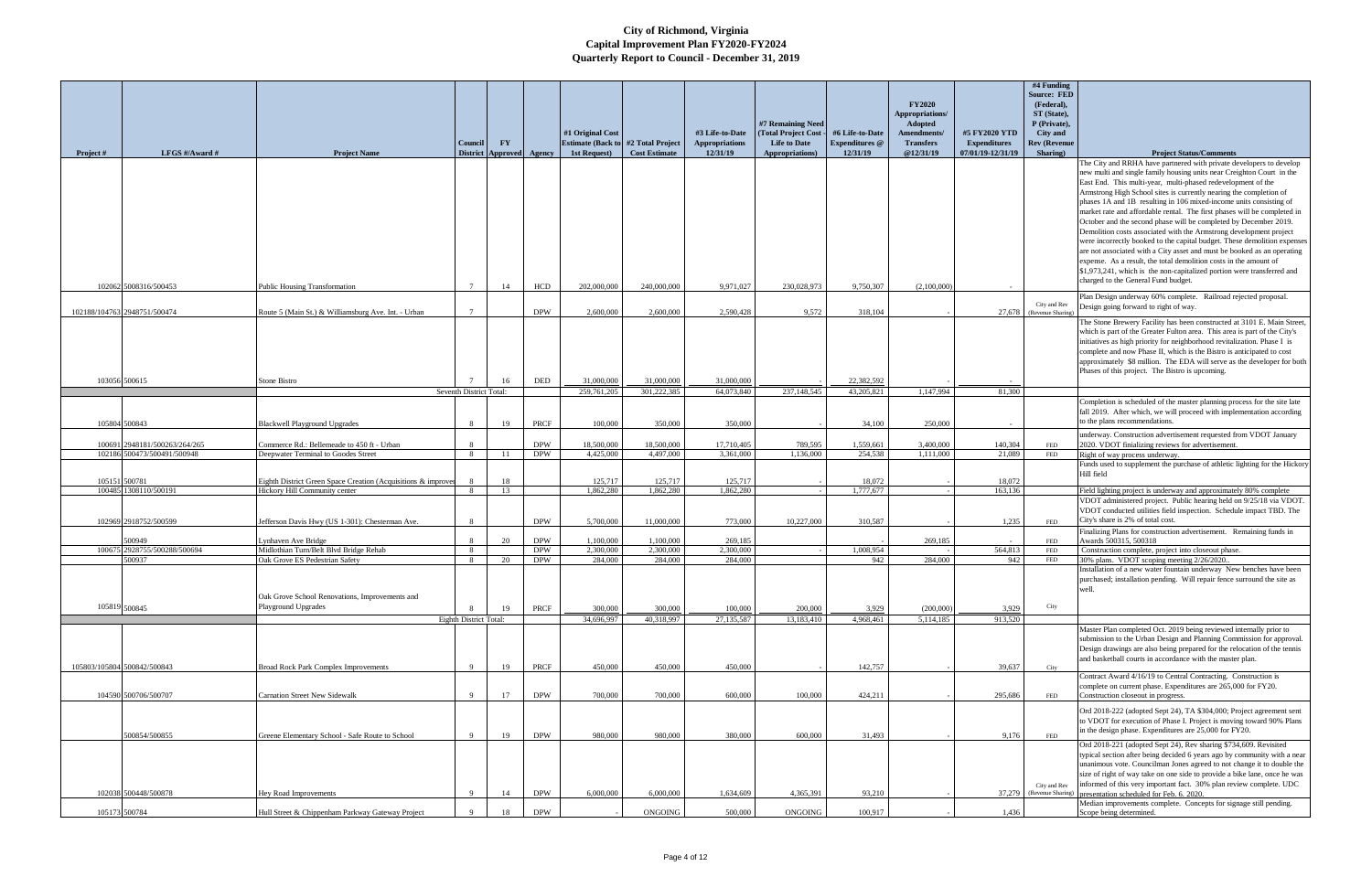|               |                                                                  |                                                                 | <b>Council</b>        | $\mathbf{F}\mathbf{Y}$ |                    | #1 Original Cost<br><b>Estimate (Back to #2 Total Project)</b> |                      | #3 Life-to-Date<br><b>Appropriations</b> | #7 Remaining Need<br>(Total Project Cost<br><b>Life to Date</b> | #6 Life-to-Date<br><b>Expenditures</b> @ | <b>FY2020</b><br>Appropriations/<br><b>Adopted</b><br>Amendments/<br><b>Transfers</b> | #5 FY2020 YTD<br><b>Expenditures</b> | #4 Funding<br><b>Source: FED</b><br>(Federal),<br>ST (State),<br>P (Private),<br>City and<br><b>Rev (Revenue</b> |                                                                                                                                                                                                                                                                                                                                                                                                                                                                                                                                                                                                                                                                                                                                                                                                                                                                                                                                                                                                                                                                                                                             |
|---------------|------------------------------------------------------------------|-----------------------------------------------------------------|-----------------------|------------------------|--------------------|----------------------------------------------------------------|----------------------|------------------------------------------|-----------------------------------------------------------------|------------------------------------------|---------------------------------------------------------------------------------------|--------------------------------------|------------------------------------------------------------------------------------------------------------------|-----------------------------------------------------------------------------------------------------------------------------------------------------------------------------------------------------------------------------------------------------------------------------------------------------------------------------------------------------------------------------------------------------------------------------------------------------------------------------------------------------------------------------------------------------------------------------------------------------------------------------------------------------------------------------------------------------------------------------------------------------------------------------------------------------------------------------------------------------------------------------------------------------------------------------------------------------------------------------------------------------------------------------------------------------------------------------------------------------------------------------|
| Project #     | LFGS $\#/$ Award $\#$                                            | <b>Project Name</b>                                             | <b>District</b>       | <b>Approved</b>        | Agency             | 1st Request)                                                   | <b>Cost Estimate</b> | 12/31/19                                 | Appropriations)                                                 | 12/31/19                                 | @12/31/19                                                                             | 07/01/19-12/31/19                    | Sharing)                                                                                                         | <b>Project Status/Comments</b>                                                                                                                                                                                                                                                                                                                                                                                                                                                                                                                                                                                                                                                                                                                                                                                                                                                                                                                                                                                                                                                                                              |
|               |                                                                  |                                                                 |                       |                        |                    |                                                                |                      |                                          |                                                                 |                                          |                                                                                       |                                      |                                                                                                                  | Project limits needs to change to read Hey Rd to Warwick Rd. VDOT<br>allocation changes will be reflected in FY20-24 CIP budget. The project<br>is at the RW Phase. Plans are 60% Design completion. R/W acquisition<br>underway.                                                                                                                                                                                                                                                                                                                                                                                                                                                                                                                                                                                                                                                                                                                                                                                                                                                                                           |
|               | 101924 500197                                                    | Hull St.: Dixon Dr. to Elkhardt - Urban                         | 9                     | 12                     | <b>DPW</b>         | 21,100,000                                                     | 21,392,200           | 10,533,200                               | 10,859,000                                                      | 3,007,783                                | 4,618,200                                                                             | 7,448                                | <b>FED</b>                                                                                                       | Demolition of select buildings have been completed, however a change                                                                                                                                                                                                                                                                                                                                                                                                                                                                                                                                                                                                                                                                                                                                                                                                                                                                                                                                                                                                                                                        |
|               | 101906 500428                                                    | Southside Regional Park & Community Center                      |                       | 14                     | PRCF               | 10,700,000                                                     | 14,000,000           | 7,013,500                                | 6,986,500                                                       | 4,464,617                                | 800,000                                                                               | 350,478                              | City                                                                                                             | order has been submitted to Procurement and delays getting it issued will<br>extend the project completion date for this particular phase. Also due to<br>unforeseen conditons with the end wall of the gym, another change order<br>will need to be issued. Design development of the new skate park and<br>portions of site work that is feasible given the current budget are being<br>finalized. An IFB is anticipated in late February/early March 2020.                                                                                                                                                                                                                                                                                                                                                                                                                                                                                                                                                                                                                                                               |
|               |                                                                  |                                                                 | Ninth District Total: |                        |                    | 39,930,000                                                     | 43,522,200           | 21,111,309                               | 22,410,891                                                      | 8,264,989                                | 5,418,200                                                                             | 741,140                              |                                                                                                                  |                                                                                                                                                                                                                                                                                                                                                                                                                                                                                                                                                                                                                                                                                                                                                                                                                                                                                                                                                                                                                                                                                                                             |
| 105806/105866 | /105868 500841                                                   | 730 Building                                                    | CW                    | 19                     |                    | 1,200,000                                                      | ONGOING              | 1,135,356                                | <b>ONGOING</b>                                                  | 562,265                                  | 550,000                                                                               | 472,749                              |                                                                                                                  | In Design Phase for Roof Replacement 01/23/2019. Pre Bid April 25,<br>2019. Under Construction with a completion date of September 2019.<br>Final close-out November 2019 in progress. Project completed and<br>closed out December 2019.                                                                                                                                                                                                                                                                                                                                                                                                                                                                                                                                                                                                                                                                                                                                                                                                                                                                                   |
|               | Multiple 2948791/500343                                          | 4R Capital projects - Urban                                     | CW                    |                        | <b>DPW</b>         |                                                                | 1,665,000            | 1,665,000                                |                                                                 | 1,120,330                                |                                                                                       |                                      |                                                                                                                  | State funds allocated to cover short fall on other federal/state funded<br>projects. (Deepwater Terminal \$110,908, Huguenot Bridge Repairs<br>\$108,223                                                                                                                                                                                                                                                                                                                                                                                                                                                                                                                                                                                                                                                                                                                                                                                                                                                                                                                                                                    |
|               | 100221 2308302/500250                                            | 800 MHz Radio System Update & Equip. Replacement                | <b>CW</b>             | 12                     |                    | 40,133,872                                                     | 40,133,872           | 40,133,872                               |                                                                 | 9,244,448                                |                                                                                       | 277,896                              |                                                                                                                  | The city has entered into a contract with Motorola Solutions, Inc. for a<br>turn-key replacement of the city's radio system. Detail design review is in<br>progress. New tower sites have been identified and approved by the<br>Planning Commission construction scheduled to begin May 2020.<br>Channels and new system coverage has been approved by the FCC and<br>full system staging is scheduled for March 2020 as Microwave staging<br>occurred July 2019 and is being shipped to mate with full system.<br>Installation of public safety radios is completed with the remaining<br>general government radios and new system as a whole projected to be<br>completed in summer 2022. Motorola contract totaled \$32,293,023 of<br>which \$6,054,942 has been expended. The project schedule reflects that<br>DDR, Staging, and civil work should be completed in CY2020 with<br>milestone payments of approximately \$20 million expected to be<br>expended by calendar year end.<br>Previous report included encumbrance amounts in actual. These have<br>been removed to reflect actual spend within the project. |
|               |                                                                  |                                                                 |                       |                        |                    |                                                                |                      |                                          |                                                                 |                                          |                                                                                       |                                      |                                                                                                                  | Project construction is complete. The contractor formally submitted four<br>claims for additional direct cost and home office overhead costs. DPW,                                                                                                                                                                                                                                                                                                                                                                                                                                                                                                                                                                                                                                                                                                                                                                                                                                                                                                                                                                          |
|               | 564661 500559                                                    | 9-1-1 Emergency Communications Center Expansion                 | <b>CW</b>             | 15                     |                    | 2,826,807                                                      | 2,826,807            | 2,826,807                                |                                                                 | 2.899.582                                |                                                                                       |                                      |                                                                                                                  | Legal and Procurement have preparing responses to these claims and<br>submitted them to the contractor's legal counsel on 6/24/19.                                                                                                                                                                                                                                                                                                                                                                                                                                                                                                                                                                                                                                                                                                                                                                                                                                                                                                                                                                                          |
|               | 101939 2908023/500435                                            | <b>Bicycle Parking Racks</b>                                    | $\mathrm{CW}$         | 13                     | <b>DPW</b>         |                                                                | <b>ONGOING</b>       | 200,000                                  | <b>ONGOING</b>                                                  | 163,351                                  | 25,000                                                                                | 22,500                               |                                                                                                                  | Ongoing. Funds currently being used to augment bike share stations. No<br>comments                                                                                                                                                                                                                                                                                                                                                                                                                                                                                                                                                                                                                                                                                                                                                                                                                                                                                                                                                                                                                                          |
|               | 2908222/500306 CMAQ /500308 RS<br>Multiple /500309 GO /500310 GO | Bike Lanes/Bike Boulevards (Bike Lanes "Sharrows")              | $\mathrm{CW}$         | 12                     | <b>DPW</b>         | 3,150,000                                                      | 3.150,000            | 3,150,000                                |                                                                 | 1.920.504                                |                                                                                       |                                      | City and Rev<br>200,922 (Revenue Sharing) completed.                                                             | 17th St Bike Lane project completed. Semmes Ave Bike lane<br>construction completed. Williamsburg Ave Bike Lane construction                                                                                                                                                                                                                                                                                                                                                                                                                                                                                                                                                                                                                                                                                                                                                                                                                                                                                                                                                                                                |
|               | 101522 5008766/500324<br>100493 1308186C/500203                  | <b>Building Demolition</b>                                      | <b>CW</b>             |                        | <b>PDR</b>         | 6,200,000                                                      | 6,200,000            | 6,200,000                                |                                                                 | 6,207,500                                |                                                                                       | 7,500                                | City                                                                                                             | 0 Demolition completed.                                                                                                                                                                                                                                                                                                                                                                                                                                                                                                                                                                                                                                                                                                                                                                                                                                                                                                                                                                                                                                                                                                     |
|               | 500928                                                           | Cemetery Improvements<br><b>Central Transit Signal Priority</b> | <b>CW</b><br>CW       | 20                     | PRCF<br><b>DPW</b> | N/A<br>1,816,080                                               | ONGOING<br>1,816,080 | 3.586.764<br>40,000                      | <b>ONGOING</b>                                                  | 3,579,667                                | 40,000                                                                                | $\sim$                               | Federal<br>Federal & State                                                                                       | Road repairs at Oakwood Cemetery completed<br>In scope phase<br>Production of phase 2 equipment underway. Conversion of the existing<br>fleet to electric-assist currently underway. Phase 2 equipment to be<br>received winter 2019/2020 for deployment pending additional operations                                                                                                                                                                                                                                                                                                                                                                                                                                                                                                                                                                                                                                                                                                                                                                                                                                      |
|               | 104030 500622 / 500623                                           | City Bike Share Phase II Deployment (CMAO)                      | CW                    | 18                     | <b>DPW</b>         | 3,280,000                                                      | 3,280,000            | 3,280,000                                |                                                                 | 2,989,512                                |                                                                                       | 406,731                              | CMAQ                                                                                                             | funding.<br>City Hall Cooling Towers and Structural Steel Replacement Project                                                                                                                                                                                                                                                                                                                                                                                                                                                                                                                                                                                                                                                                                                                                                                                                                                                                                                                                                                                                                                               |
|               | 105129 500776                                                    | City Hall                                                       | $\mathrm{CW}$         | 18                     | <b>DPW</b>         |                                                                | 1,200,000            | 1.200.000                                |                                                                 | 1,270,411                                |                                                                                       |                                      |                                                                                                                  | complete.                                                                                                                                                                                                                                                                                                                                                                                                                                                                                                                                                                                                                                                                                                                                                                                                                                                                                                                                                                                                                                                                                                                   |
|               | 100208 2308154/500242                                            | City Hall HVAC Valve Replacement                                | $\mathrm{CW}$         |                        | <b>DPW</b>         | N/A                                                            | 5,000,000            | 2,210,000                                | 2,790,000                                                       | 2,031,907                                |                                                                                       | $\sim$                               |                                                                                                                  | City Hall Chiller Upgrade in progress.<br>Room 110 and Room 115 are 100% complete. Our records show                                                                                                                                                                                                                                                                                                                                                                                                                                                                                                                                                                                                                                                                                                                                                                                                                                                                                                                                                                                                                         |
|               | Multiple 2308235/500438                                          | City Hall Renovation Project                                    | $\mathrm{CW}$         | 13                     |                    | 5,494,510                                                      | ONGOING              | 5,058,085                                | <b>ONGOING</b>                                                  | 5,029,219                                | 100,000                                                                               | 76,262                               |                                                                                                                  | \$47,450.78 was spent from 7/1/19-12/31/19                                                                                                                                                                                                                                                                                                                                                                                                                                                                                                                                                                                                                                                                                                                                                                                                                                                                                                                                                                                                                                                                                  |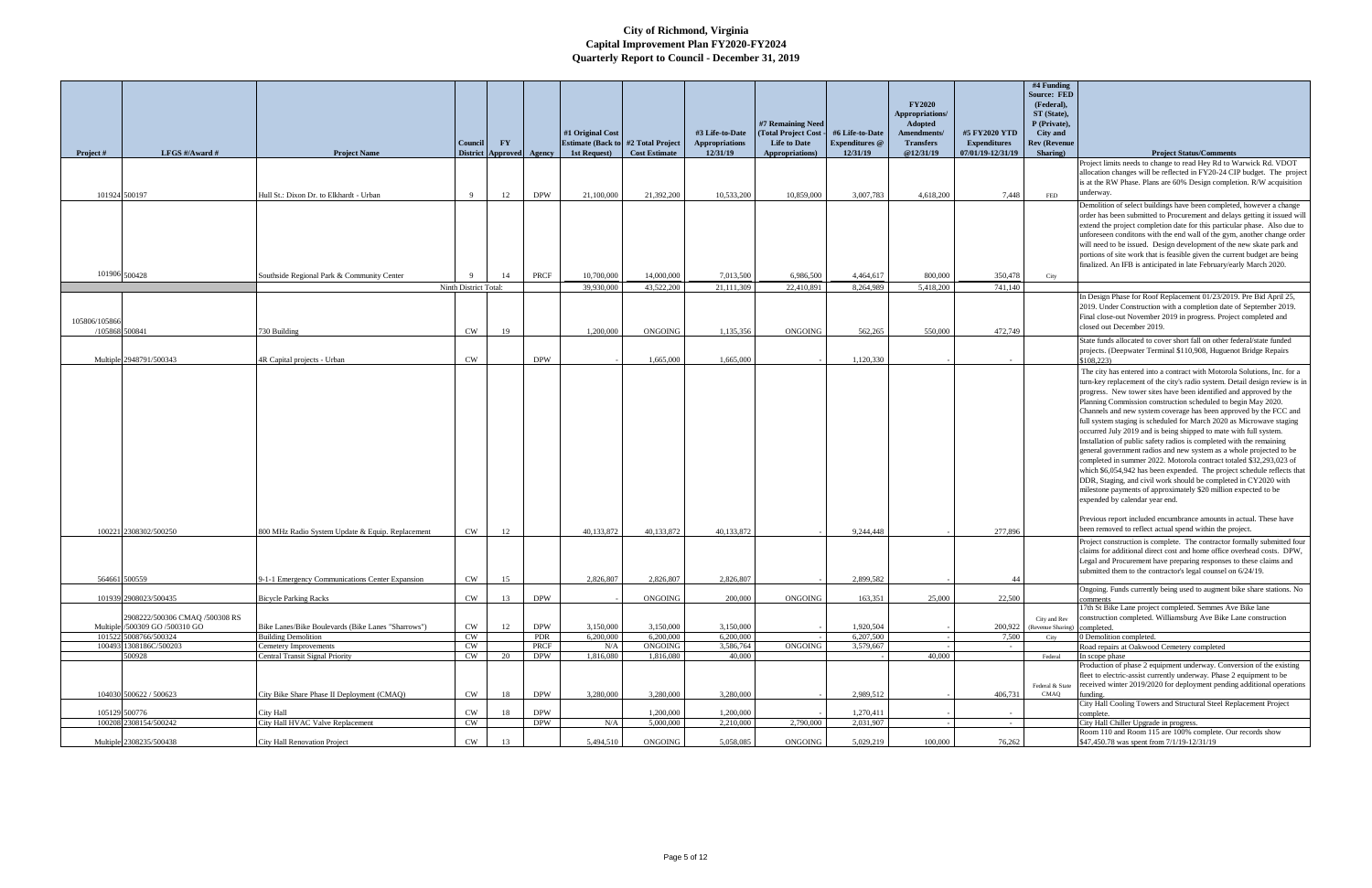|           |                                       |                                                              | <b>Council</b> | <b>FY</b>                |            | #1 Original Cost<br><b>Estimate (Back to #2 Total Project)</b> |                      | #3 Life-to-Date<br><b>Appropriations</b> | #7 Remaining Need<br>(Total Project Cost -<br><b>Life to Date</b> | #6 Life-to-Date<br><b>Expenditures</b> @ | <b>FY2020</b><br>Appropriations/<br>Adopted<br>Amendments/<br><b>Transfers</b> | #5 FY2020 YTD<br><b>Expenditures</b> | #4 Funding<br><b>Source: FED</b><br>(Federal),<br>ST (State),<br>P (Private),<br>City and<br><b>Rev (Revenue</b> |                                                                                                                                                                                                                                                                                                                                                                                                                                                                                                                              |
|-----------|---------------------------------------|--------------------------------------------------------------|----------------|--------------------------|------------|----------------------------------------------------------------|----------------------|------------------------------------------|-------------------------------------------------------------------|------------------------------------------|--------------------------------------------------------------------------------|--------------------------------------|------------------------------------------------------------------------------------------------------------------|------------------------------------------------------------------------------------------------------------------------------------------------------------------------------------------------------------------------------------------------------------------------------------------------------------------------------------------------------------------------------------------------------------------------------------------------------------------------------------------------------------------------------|
| Project # | LFGS #/Award #                        | <b>Project Name</b>                                          |                | District Approved Agency |            | 1st Request)                                                   | <b>Cost Estimate</b> | 12/31/19                                 | Appropriations)                                                   | 12/31/19                                 | @12/31/19                                                                      | 07/01/19-12/31/19                    | Sharing)                                                                                                         | <b>Project Status/Comments</b>                                                                                                                                                                                                                                                                                                                                                                                                                                                                                               |
|           |                                       |                                                              |                |                          |            |                                                                |                      |                                          |                                                                   |                                          |                                                                                |                                      |                                                                                                                  | Traffic Calming Improvements 2019 Group 1- Hamilton St, Grove Ave,<br>Hawthorne Ave, Bainbridge St, Fendall Ave, Garland Ave, and Decatur<br>St - Construction on-going. Traffic Calming Improvements 2019 Group 2<br>Richmond-Henrico Tpke, Melbourne Ave, Maury St, Idlewood Ave,                                                                                                                                                                                                                                          |
|           | Multiple 2908910/500360/500361/500353 | Citywide Traffic Calming                                     | <b>CW</b>      |                          | <b>DPW</b> |                                                                | <b>ONGOING</b>       | 5,022,709                                | ONGOING                                                           | 4,284,328                                | 200,000                                                                        |                                      | City and Rev<br>181,278 (Revenue Sharing                                                                         | Stockton St, Porter St and Gordon Ave - 90% design complete.                                                                                                                                                                                                                                                                                                                                                                                                                                                                 |
|           |                                       |                                                              |                |                          |            |                                                                |                      |                                          |                                                                   |                                          |                                                                                |                                      |                                                                                                                  | Phase 1 signs installation complete. Replacing/repairing a couple of<br>damaged signs. Second phase of the project will involve the design and<br>implementation of the pedestrian wayfinding piecelocations finalized<br>and graphics in production. Pedestrian Wayfinding review approx. 75%<br>done. Test panels orderedtarget of installation latter part of 2019, early<br>2020. Additional services for 7 pedestrian/vehicular waufinding signs for<br>Lumkin's Slave Jail/Devil's Half Acre and African Burial Ground |
|           | 101519 2108123/500323                 | Citywide Wayfinding Signage                                  | <b>CW</b>      |                          | <b>PDR</b> | 1,695,000                                                      | 1,695,000            | 1,695,000                                |                                                                   | 1,138,866                                |                                                                                |                                      | City                                                                                                             |                                                                                                                                                                                                                                                                                                                                                                                                                                                                                                                              |
|           | 500916                                | <b>Community Center Enhancements</b>                         | <b>CW</b>      |                          | PRCF       | 8,300,000                                                      | 8,300,000            | 500,000                                  |                                                                   |                                          | 500,000                                                                        |                                      |                                                                                                                  | Had initial planning meetins with a consultant and staff concerning the<br>upgrades/renovations most needed at Powhatan Community Center;<br>replacing HVAC units and repairing the gym floor                                                                                                                                                                                                                                                                                                                                |
|           |                                       |                                                              |                |                          |            |                                                                |                      |                                          |                                                                   |                                          |                                                                                |                                      |                                                                                                                  | West End Library in final closeout process with Bonding Company.                                                                                                                                                                                                                                                                                                                                                                                                                                                             |
|           | Multiple 2308105/500455               | Community Schools/Parks/Libraries                            | <b>CW</b>      |                          | <b>DPW</b> | 8,251,485                                                      | 8.251.485            | 8,251,485                                |                                                                   | 8.039.994                                |                                                                                |                                      |                                                                                                                  |                                                                                                                                                                                                                                                                                                                                                                                                                                                                                                                              |
|           | 5008177/500327                        | Corridor/Gateway Blight Abatement                            | CW             | 12                       | <b>PDR</b> |                                                                | ONGOING              | 1,300,000                                | ONGOING                                                           | 590,694                                  | 100,000                                                                        |                                      |                                                                                                                  | Have started process for 1 property to be entered into the Spot Blight<br>program. Initial step of notifying owner was taken. They have until just<br>after first of year in 2020 to repsond or we will take to the next step of<br>the process.                                                                                                                                                                                                                                                                             |
|           |                                       |                                                              |                |                          |            |                                                                |                      |                                          |                                                                   |                                          |                                                                                |                                      |                                                                                                                  | FY19 CIP Funding - \$301,582 Phase I completed July 2018; Phase 2                                                                                                                                                                                                                                                                                                                                                                                                                                                            |
|           |                                       |                                                              |                |                          |            |                                                                |                      |                                          |                                                                   |                                          |                                                                                |                                      |                                                                                                                  | Feb 2019. Phase 3 (Energov integration) is moving forward                                                                                                                                                                                                                                                                                                                                                                                                                                                                    |
|           | 102009 2308237/500443                 | <b>Customer Relationship Management Program</b>              | CW             | 13                       | CSR        | 2,318,350                                                      | 2,016,768            | 2,016,768                                |                                                                   | 2.005.896                                |                                                                                | 65,970                               | City                                                                                                             | EDI Window Replacement under contract. Completion date 07/2019.<br>Shop Drawing Submittals April 23, 2019. UPDATED CONSTRUCTION<br>PROJECT CLOSE OUT 08/22/2019. INVOICE CLOSE OUT<br>09/30/2019. Final retainage payment pending.                                                                                                                                                                                                                                                                                           |
|           | 104579 500700                         | <b>East District Initiative Building</b>                     | <b>CW</b>      |                          | <b>DPW</b> |                                                                | 825,000              | 343,000                                  | 482,000                                                           | 303,040                                  |                                                                                | 132,337                              |                                                                                                                  | Boiler replacement, construction 100% complete. Working on various                                                                                                                                                                                                                                                                                                                                                                                                                                                           |
|           | 500777                                | <b>Fire Station Buildings</b>                                | <b>CW</b>      | 18                       | <b>DPW</b> | 1,700,000                                                      | <b>ONGOING</b>       | 1,595,732                                | <b>ONGOING</b>                                                    | 596,217                                  | 250,000                                                                        | 45.988                               |                                                                                                                  | station LED lighting upgrades.                                                                                                                                                                                                                                                                                                                                                                                                                                                                                               |
|           |                                       |                                                              |                |                          |            |                                                                |                      |                                          |                                                                   |                                          |                                                                                |                                      |                                                                                                                  | Restroom renovations at four stations planned (FS #6, #8, #19 & # 21).<br>Construction documents currently being prepared for FS #6 and FS #8.                                                                                                                                                                                                                                                                                                                                                                               |
|           | Multiple 2308929/500272/500555        | <b>Fire Station Renovations</b>                              | CW             |                          | <b>DPW</b> | 16,200,000                                                     | 16,200,000           | 8,789,989                                | 7,410,011                                                         | 7,439,627                                |                                                                                | 32,015                               | City                                                                                                             | Specs under final reveiw by SCPG.                                                                                                                                                                                                                                                                                                                                                                                                                                                                                            |
|           | 102336 7808105/500493                 | High School Athletic facilities                              | <b>CW</b>      | 13                       | <b>RPS</b> | N/A                                                            | 2,658,438            | 2,658,438                                |                                                                   |                                          |                                                                                |                                      |                                                                                                                  | Invoices pending payment which will be captured within the 3rd Qrt. CIP<br>Report. Funds encumbered in the amount of \$93.4K for upcoming<br>projects.                                                                                                                                                                                                                                                                                                                                                                       |
|           | 500895                                | <b>Hopkins Road Transfer Station</b>                         | <b>CW</b>      | 19                       | <b>DPW</b> |                                                                |                      | 1,260,451                                | (1,260,451)                                                       | 2,149,694<br>141,289                     | 400,000                                                                        | 141,289                              | City                                                                                                             | No comments                                                                                                                                                                                                                                                                                                                                                                                                                                                                                                                  |
|           |                                       |                                                              |                |                          |            |                                                                |                      |                                          |                                                                   |                                          |                                                                                |                                      |                                                                                                                  | HVAC - VAV Box and Controls Replacement Project In Progress.                                                                                                                                                                                                                                                                                                                                                                                                                                                                 |
|           | 100200/104005 2308104/500228/500701   | John Marshall Court Building Renovations                     | <b>CW</b>      |                          | <b>DPW</b> | 19,088,000                                                     | <b>ONGOING</b>       | 6,082,778                                | <b>ONGOING</b>                                                    | 3,671,713                                | 250,000                                                                        | 73.882                               | City                                                                                                             | Security Assessment complete. Phase I Security Renovations Project:<br>Design complete.                                                                                                                                                                                                                                                                                                                                                                                                                                      |
|           | 100228 2308931/500261                 | Juvenile Detention center                                    | CW             |                          | <b>DPW</b> | 4,360,003                                                      | <b>ONGOING</b>       | 3,340,003                                | <b>ONGOING</b>                                                    | 2,425,360                                | 220,000                                                                        | 15,168                               | City                                                                                                             | Boiler Replacement Project complete. Fire Alarm Replacement Project<br>complete. Detention Center Security System Replacement in progress -<br>Construction IFB in Procurement.                                                                                                                                                                                                                                                                                                                                              |
|           |                                       |                                                              |                |                          |            |                                                                |                      |                                          |                                                                   |                                          |                                                                                |                                      |                                                                                                                  | Roof repairs at seven branches completed. Assets management reports<br>completed for all roof projects. The Special Collections Area HVAC<br>project is complete and the asset management report is complete. The<br>Restroom Renovations Proj. at the Main Library Branch is being                                                                                                                                                                                                                                          |
|           | Multiple 2308135/500231               | <b>Library Projects</b>                                      | <b>CW</b>      |                          | <b>DPW</b> | 6,591,500                                                      | 6,591,500            | 6,091,500                                | 500,000                                                           | 5,906,573                                |                                                                                | 76,951                               | City                                                                                                             | constructed. This project is scheduled to be completed in late April.<br>Awaiting Procurement to issue the contract documents to the selected                                                                                                                                                                                                                                                                                                                                                                                |
|           | Multiple 2308196/500273               | Library Retrofit/Library Technology Upgrades & Renovations 1 | CW             |                          | <b>DPW</b> | 11,927,353                                                     | ONGOING              | 12,168,409                               | ONGOING                                                           | 12,129,578                               | 100,000                                                                        | 3,430                                | City                                                                                                             | firm regarding the RFP that was advertised for the Main Library Master<br>Plan.                                                                                                                                                                                                                                                                                                                                                                                                                                              |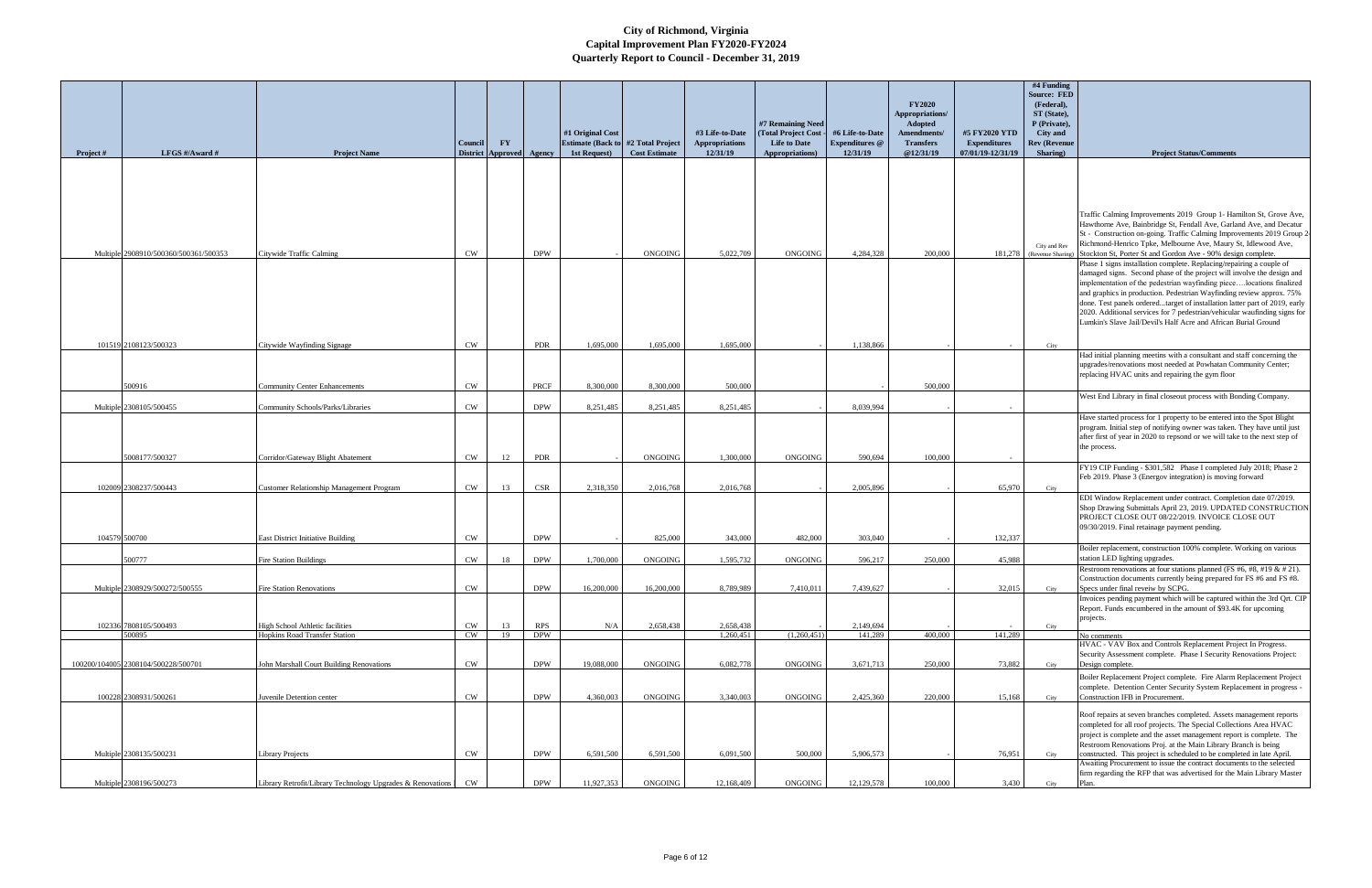| Project #                              | LFGS #/Award #                            | <b>Project Name</b>                                                      | Council<br><b>District</b> | $\mathbf{F}\mathbf{Y}$<br><b>Approved</b> | Agency                    | #1 Original Cost<br><b>Estimate (Back to #2 Total Project)</b><br>1st Request) | <b>Cost Estimate</b>         | #3 Life-to-Date<br>Appropriations<br>12/31/19 | #7 Remaining Need<br>(Total Project Cost<br><b>Life to Date</b><br>Appropriations) | #6 Life-to-Date<br><b>Expenditures</b> @<br>12/31/19 | <b>FY2020</b><br>Appropriations/<br><b>Adopted</b><br>Amendments/<br><b>Transfers</b><br>@12/31/19 | #5 FY2020 YTD<br><b>Expenditures</b><br>07/01/19-12/31/19 | #4 Funding<br><b>Source: FED</b><br>(Federal),<br>ST (State),<br>P (Private),<br><b>City</b> and<br><b>Rev (Revenue</b><br>Sharing) | <b>Project Status/Comments</b>                                                                                                                                                                                                                                                                                                                                                                                                                                                                                                                                                                                                                                                                                                                                                                                                                                                                                                                                                                                                                                                                                   |
|----------------------------------------|-------------------------------------------|--------------------------------------------------------------------------|----------------------------|-------------------------------------------|---------------------------|--------------------------------------------------------------------------------|------------------------------|-----------------------------------------------|------------------------------------------------------------------------------------|------------------------------------------------------|----------------------------------------------------------------------------------------------------|-----------------------------------------------------------|-------------------------------------------------------------------------------------------------------------------------------------|------------------------------------------------------------------------------------------------------------------------------------------------------------------------------------------------------------------------------------------------------------------------------------------------------------------------------------------------------------------------------------------------------------------------------------------------------------------------------------------------------------------------------------------------------------------------------------------------------------------------------------------------------------------------------------------------------------------------------------------------------------------------------------------------------------------------------------------------------------------------------------------------------------------------------------------------------------------------------------------------------------------------------------------------------------------------------------------------------------------|
|                                        |                                           |                                                                          |                            |                                           |                           |                                                                                |                              |                                               |                                                                                    |                                                      |                                                                                                    |                                                           |                                                                                                                                     | Lynhaven Ave over Broad Rock Creek estimated cost \$1.1 million-<br>Design 90% complete; Riverside Dr over Rattlesnake Creek \$ 600,000-<br>Martin Luther King Bridge \$ 500,000- Design 95% Complete; Lombardy<br>over CSX- estimated cost \$13.5 million- Design 5% Complete; East<br>Richmond Road over Stoney Run, estimated cost \$1.8 million - Scoping;<br>East Richmond Road over Gillies Creek estimated cost \$1.8 million-<br>Scoping; Riverside Drive over Rattlesnake Creek contract award pending                                                                                                                                                                                                                                                                                                                                                                                                                                                                                                                                                                                                  |
|                                        | Multiple 2928750/500315/500562            | Major Bridge Improvements Program                                        | <b>CW</b>                  |                                           | <b>DPW</b>                |                                                                                | <b>ONGOING</b>               | 25,154,762                                    | <b>ONGOING</b>                                                                     | 7,226,611                                            | 3,489,392                                                                                          |                                                           | City and Rev<br>137,512 (Revenue Sharing)                                                                                           | Numerous projects underway including the City Hall entrance ramp<br>Complete by June 2019, overhead door replacement on multiple buildings<br>75% complete, police precinct alarm replacement and main library<br>HVAC replacement. Future projects will be scheduled as funding is<br>available. UPDATE CITY HALL ENTRANCE RAMP IN PROGRESS<br>WITH COMPLETION AUGUST 2019. City Hall Ramps complete.<br>Overhead Doors 100% complete. These are the projects currently in<br>process through Procurement : 1. AIS City Hall Parking Decks Exhaust<br>Fans (\$12,202.00) in Procurement. 10/02/2019 100% Complete<br>2. Davis & Green 3rd Precinct Parking Deck LED Lighting Upgrade<br>(\$21,486.00) in Procurement 09/10/2019 On Going<br>3. Warwick Plumbing 3rd Precinct Inline Pumps Replacement<br>(\$6,860.00) in Procurement 07/15/2019 100% Complete<br>4. Warwick Plumbing Main Library Air Compressor Replacement<br>(\$27,614.00) in Procurement 07/30/2019 100% Complete<br>5. Bay Diesel 4th Precinct & Main Street Station Generator Omni Metrix<br>Install (\$6,307.00) PO 20000000603 On Going |
|                                        | Multiple 2308156C/500131                  | <b>Major Building Renovations</b>                                        | CW                         |                                           | <b>DPW</b>                | N/A                                                                            | <b>ONGOING</b>               | 50,588,877                                    | <b>ONGOING</b>                                                                     | 47,912,716                                           | 2,150,000                                                                                          | 118,444                                                   |                                                                                                                                     | Numerous projects underway including roof/building repairs and<br>upgrades at the Forest Hill Maintenance Building (submitted to<br>Procurement for bid Oct 2019), Bryan Park restroom replacement,<br>upgrades and renovations to the Byrd Park Round House and Blanton<br>House (submitted to Procurement in Dec. 2019)                                                                                                                                                                                                                                                                                                                                                                                                                                                                                                                                                                                                                                                                                                                                                                                        |
|                                        | 101931 1308908/500432                     | <b>Major Park Renovations</b>                                            | <b>CW</b>                  |                                           | PRCF                      | N/A                                                                            | ONGOING                      | 7,888,366                                     | ONGOING                                                                            | 6,745,421                                            | 500,000                                                                                            | 215,155                                                   | City                                                                                                                                | Design 95% complete for Security System Replacement Project; new                                                                                                                                                                                                                                                                                                                                                                                                                                                                                                                                                                                                                                                                                                                                                                                                                                                                                                                                                                                                                                                 |
|                                        | 105953 500847<br>Multiple 2918122C/500427 | Manchester Courthouse<br>Matching Funds For Federal /State Grants (VDOT) | CW<br><b>CW</b>            | 19                                        | <b>DPW</b>                | 2,745,000                                                                      | ONGOING<br><b>ONGOING</b>    | 600,000<br>1,154,000                          | <b>ONGOING</b><br><b>ONGOING</b>                                                   | 84,209<br>543,757                                    | 300,000<br>70,000                                                                                  | 42,843                                                    | City<br>2,413 Match for Fed/State No comments.                                                                                      | cameras, card readers, control room.<br>This programs funds ineligible expenses and matching funds associated<br>with federal and state grants such as TA, RS and other Federal programs.<br>To provide infrastructure investment in selected neighborhoods in order<br>to increase neighborhood attractiveness on projects completed our sub<br>recipients by and create opportunities for residential development. Funds                                                                                                                                                                                                                                                                                                                                                                                                                                                                                                                                                                                                                                                                                       |
|                                        | Multiple 5008105C/500396                  | Neighborhood in Bloom                                                    | <b>CW</b>                  |                                           | HCD                       | N/A<br>N/A                                                                     | ONGOING                      | 5,901,125                                     | ONGOING                                                                            | 5,045,463                                            |                                                                                                    | 4,712                                                     |                                                                                                                                     | will target several projects that are in progress in neighborhoods<br>throughout the City such as Carver, Churchill, Highland Park,<br>Swansboro, Bellmeade, etc. This is an ongoing initiative for the City of<br>Richmond.<br>Purchasing new playground equipment for the Yancy St. Playground and<br>Canoe Run Park and outdoor exercise equipment for Petronious Jones                                                                                                                                                                                                                                                                                                                                                                                                                                                                                                                                                                                                                                                                                                                                       |
|                                        | 101012 1308907/500222                     | Neighborhood Park Renovations                                            | <b>CW</b>                  |                                           | PRCF                      |                                                                                | ONGOING                      | 9,077,740                                     | ONGOING                                                                            | 8,536,343                                            | 500,000                                                                                            | 376,983                                                   | City                                                                                                                                | Park. Reviewing proposal concerning stabilization of the hillside adjacent<br>to Holly St. Playground                                                                                                                                                                                                                                                                                                                                                                                                                                                                                                                                                                                                                                                                                                                                                                                                                                                                                                                                                                                                            |
|                                        | Multiple 2948186/500266<br>500921         | New Curb & Gutter Program - Urban Program<br>New Fire Station 9 & HQ     | CW<br><b>CW</b>            |                                           | <b>DPW</b><br><b>FIRE</b> | N/A<br>30,000,000                                                              | <b>ONGOING</b><br>30,000,000 | 2,228,000<br>1,000,000                        | <b>ONGOING</b>                                                                     | 398,172                                              | 1,000,000                                                                                          | 475                                                       | State                                                                                                                               | Cutshaw Ave design 90% complete. No comments.<br>No Comments                                                                                                                                                                                                                                                                                                                                                                                                                                                                                                                                                                                                                                                                                                                                                                                                                                                                                                                                                                                                                                                     |
| 105739/105756<br>/105757/105758 500846 |                                           | New School Construction                                                  | CW                         | 19                                        | <b>DPW</b>                | 195,000,000                                                                    | <b>ONGOING</b>               | 150,000,000                                   | <b>ONGOING</b>                                                                     | 38,628,840                                           |                                                                                                    | 25,928,145                                                | City                                                                                                                                | Construction in progress at 3 new schools (Mason, Greene & Elkhardt-<br>Thompson). All 3 schools on track for late August 2020 opening.<br>Terminal Avenue Phase II construction complete. Carnation Street                                                                                                                                                                                                                                                                                                                                                                                                                                                                                                                                                                                                                                                                                                                                                                                                                                                                                                      |
|                                        | Multiple 2948187/500337                   | New Sidewalk Program - Urban Program                                     | $\mathrm{CW}$              |                                           | <b>DPW</b>                | N/A                                                                            | ONGOING                      | 1,300,000                                     | <b>ONGOING</b>                                                                     | 997,017                                              |                                                                                                    |                                                           | State                                                                                                                               | Sidewalk funding gap being covered with this account. No comments.<br>Design complete for new Active Shooter Detection System;                                                                                                                                                                                                                                                                                                                                                                                                                                                                                                                                                                                                                                                                                                                                                                                                                                                                                                                                                                                   |
|                                        | Multiple 2308799/500257                   | Oliver Hill Courts                                                       | CW                         | 10                                        |                           | 12,660,000                                                                     | ONGOING                      | 4,652,741                                     | <b>ONGOING</b>                                                                     | 4,057,704                                            | 200,000                                                                                            | 158,275                                                   | City                                                                                                                                | Roof/Window water intrusion study complete; Card Access system<br>replacement in progress.<br>Randolph gym floor replacement project completed in Dec 2020; plans<br>underway to paint the gymnasiun, upgrade the interior lighting and<br>purchase new retractable bleachers. Replaced HVAC unit at Hickory                                                                                                                                                                                                                                                                                                                                                                                                                                                                                                                                                                                                                                                                                                                                                                                                     |
|                                        | 100486 1308115/500194                     | Parks and Recreation Building Maintenance                                | CW                         |                                           |                           | N/A                                                                            | ONGOING                      | 6,409,801                                     | ONGOING                                                                            | 5,911,716                                            | 200,000                                                                                            | 277,898                                                   | City                                                                                                                                | Hill Community Center.                                                                                                                                                                                                                                                                                                                                                                                                                                                                                                                                                                                                                                                                                                                                                                                                                                                                                                                                                                                                                                                                                           |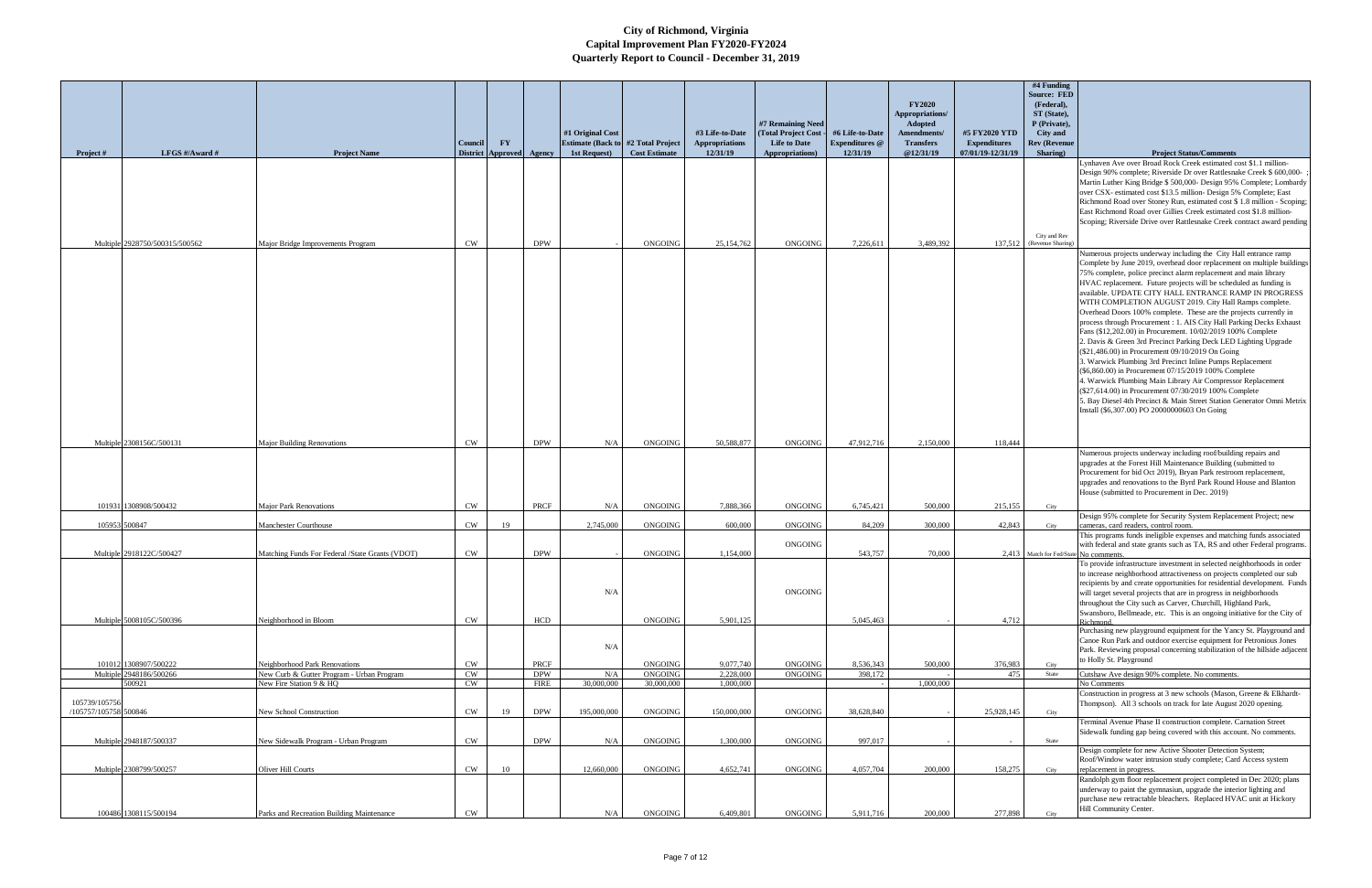|                      |                                     |                                                                                                  | Council                      | $\mathbf{F}\mathbf{Y}$ |                           | #1 Original Cost<br><b>Estimate (Back to #2 Total Project</b> |                                 | #3 Life-to-Date<br><b>Appropriations</b> | #7 Remaining Need<br>(Total Project Cost -<br><b>Life to Date</b> | #6 Life-to-Date<br><b>Expenditures</b> @ | <b>FY2020</b><br>Appropriations/<br>Adopted<br>Amendments/<br><b>Transfers</b> | #5 FY2020 YTD<br><b>Expenditures</b> | #4 Funding<br><b>Source: FED</b><br>(Federal),<br>ST (State),<br>P (Private),<br><b>City</b> and<br><b>Rev (Revenue</b> | <b>Project Status/Comments</b>                                                                                                                                                                                                                                                                                                                                                                                                                                                      |
|----------------------|-------------------------------------|--------------------------------------------------------------------------------------------------|------------------------------|------------------------|---------------------------|---------------------------------------------------------------|---------------------------------|------------------------------------------|-------------------------------------------------------------------|------------------------------------------|--------------------------------------------------------------------------------|--------------------------------------|-------------------------------------------------------------------------------------------------------------------------|-------------------------------------------------------------------------------------------------------------------------------------------------------------------------------------------------------------------------------------------------------------------------------------------------------------------------------------------------------------------------------------------------------------------------------------------------------------------------------------|
| Project #            | LFGS #/Award #<br>500923            | <b>Project Name</b><br>Patrol Aircraft                                                           | <b>District</b><br><b>CW</b> | Approved Agency<br>20  | <b>RPD</b>                | 1st Request)<br>700,000                                       | <b>Cost Estimate</b><br>700,000 | 12/31/19<br>700,000                      | Appropriations)                                                   | 12/31/19                                 | @12/31/19<br>700,000                                                           | 07/01/19-12/31/19                    | Sharing)<br>City                                                                                                        | No Comments                                                                                                                                                                                                                                                                                                                                                                                                                                                                         |
| 104274 500663        |                                     | <b>Pedestrian Safety Crossing</b>                                                                | <b>CW</b>                    |                        | <b>DPW</b>                | N/A                                                           | ONGOING                         | 200,000                                  | ONGOING                                                           | 198,718                                  |                                                                                |                                      |                                                                                                                         | Crosswalk locations have been identified. Additional funds are requested<br>to make additional improvements.                                                                                                                                                                                                                                                                                                                                                                        |
|                      | 500938/500939                       | Pedestrian Safety Improvements with HAWK                                                         | <b>CW</b>                    | 20                     | <b>DPW</b>                | 906,000                                                       | 906,000                         | 240,000                                  | 666,000                                                           | 84                                       | 240,000                                                                        | 84                                   | FED                                                                                                                     | Updated: 1/28/2020 Scope in progress. Got consulatant fee proposal, PO<br>request in process. GO Bonds Portion: Under design                                                                                                                                                                                                                                                                                                                                                        |
|                      | 105183 500790 / 500796              | Pedestrian Safety Improvements at Signalized Intersections on<br>Federal and State Routes (HSIP) | <b>CW</b>                    | 18                     | <b>DPW</b>                | 3,453,000                                                     | 5,623,000                       | 3,778,000                                | 1,845,000                                                         | 2,779,901                                | 325,000                                                                        | 1,125,794                            | FED                                                                                                                     | Retiming implementation 100% completed. and invoices paid. Crosswalk<br>improvements portion: Package A construction completed.                                                                                                                                                                                                                                                                                                                                                     |
|                      | 104689/101525 1308131/500328        | Percent for the Arts                                                                             | <b>CW</b>                    |                        | <b>DPR</b>                | N/A                                                           | <b>ONGOING</b>                  | 2,337,248                                | ONGOING                                                           | 1,253,380                                | 150,000                                                                        |                                      | City                                                                                                                    | On 11/14/19, the PAC voted to commission three projects: a CW call for<br>a major signature sculpture focusing on RVA's untold stories, a district 7<br>project to relocate three sculptures on the Low Line Green to<br>accommodate new construction in the area, and a district 4 project for a<br>placemaking art installation in Westover Hills. RFPs for these projects<br>will be distributed in the 3rd and 4th quarters of FY20.                                            |
| 104674 500719        |                                     | Police Equestrian Community Center                                                               | <b>CW</b>                    | 17                     | <b>DPW</b>                | 1,495,559                                                     | 1,495,559                       | 1,496,559                                | (1,000)                                                           | 185,338                                  |                                                                                | 1.060                                | City                                                                                                                    | Bids received on Nov. 8, 2018 exceeded the project budget. Police<br>looking at other alternatives/options to get the project completed. The old<br>Whitcomb School site is being evaluated as a possible location. An<br>engineer has been contracted to perform a Phase I Environmental Site<br>Assessment (ESA) to determine the feasibility of this new location.                                                                                                               |
| 104583 500702        |                                     | Police Headquarters Building                                                                     | <b>CW</b>                    |                        | <b>DPW</b>                | 2,445,000                                                     | 2,445,000                       | 1.590,000                                | 855,000                                                           | 1,192,918                                |                                                                                | 18,429                               | City                                                                                                                    | Chiller and Cooling Tower Replacement - Construction complete, project<br>close-out in progress.<br>Boiler Replacement Project Construction complete, project close-out in<br>progress. Police HQ Parking Concrete Deck Renovations and Lighting<br>Upgrade Design project complete date Fall of 2019. NO CHANGE. LED<br>Lights under construction. On Going                                                                                                                        |
| 104585 500703        |                                     | Police Training Academy Building                                                                 | CW                           |                        | <b>DPW</b>                | 1,229,000                                                     | 1,229,000                       | 1,229,000                                |                                                                   | 915,523                                  |                                                                                | 197,852                              | City                                                                                                                    | Boiler replacement construction complete, project close-out in progress.<br>Parking Deck Structural Beams Replacement/Repairs; Construction 70%<br>Complete.                                                                                                                                                                                                                                                                                                                        |
|                      |                                     |                                                                                                  |                              |                        |                           |                                                               |                                 |                                          |                                                                   |                                          |                                                                                |                                      |                                                                                                                         | No additional funding provided in the FY-20 CIP budget for construction                                                                                                                                                                                                                                                                                                                                                                                                             |
|                      | 100219 2308239/500248<br>500922     | RAA Buildings and Property Improvements<br>Replacement of Fire Stations                          | <b>CW</b><br>CW              | 13<br>20               | <b>DPW</b><br><b>FIRE</b> | 1,560,000<br>32,000,000                                       | 1,950,000<br>32,000,000         | 1,560,000<br>550,000                     | 390,000<br>31,450,000                                             | 1,168,919                                | 550,000                                                                        | 4,993                                | City<br>City                                                                                                            | of the canopies.<br>No Comments                                                                                                                                                                                                                                                                                                                                                                                                                                                     |
|                      | 500924                              | Revenue Administration System Replacement                                                        |                              |                        | Finance                   | 3.100,000                                                     | 3.100,000                       | 3.100,000                                |                                                                   | 152,574                                  | 3,100,000                                                                      | 152,574                              |                                                                                                                         | No Comments                                                                                                                                                                                                                                                                                                                                                                                                                                                                         |
| 101848/104408 500420 |                                     | Richmond Fiber Optics Network System                                                             | <b>CW</b>                    | 14                     | <b>DPW</b>                | 1,500,000                                                     | 3,000,000                       | 1,500,000                                | 1,500,000                                                         | 1,294,661                                |                                                                                |                                      |                                                                                                                         | IFB requested as part of the RSS Phase III. Available funds to be used as<br>part of the dark fiber optic for City used.                                                                                                                                                                                                                                                                                                                                                            |
|                      |                                     |                                                                                                  |                              |                        |                           |                                                               |                                 |                                          |                                                                   |                                          |                                                                                |                                      |                                                                                                                         | Design 100% completed. Waiting for VDOT authorization for<br>advertisement. IFB requested and project book under assembly procees.                                                                                                                                                                                                                                                                                                                                                  |
| 104128 500636        | 101526 2108132/500329               | Richmond Signal System Improvements West-North (CMAQ)<br>Riverfront Plan Implementation          | <b>CW</b><br>CW              | 13                     | <b>DPW</b><br><b>PDR</b>  | 6,312,000<br>962,500                                          | 6,312,000<br>100,000,000        | 6,194,000<br>12,903,919                  | 118,000<br>87,096,081                                             | 891,367<br>12,767,742                    | 2.360,000                                                                      | 26,222<br>34,986                     | FED<br>City and<br>Revenue<br>Sharing                                                                                   | Survey work for "Missing Link" portion of Plan 50% + complete.<br>Conceptual planning with Hargreaves to occur as soon as survey work<br>completed in 2nd Qtr. Original funding of \$962,500 in FY12 for Master<br>Plan and early start construction documentation. Public outreach to<br>commence 4th Qtr. of FY19, 1st Qtr. FY20. Public meeting held on<br>12/11/19 and stakeholder meeting also on 12/11/19. 2 options identified<br>and discussed w/public and City officials. |
|                      |                                     | Roadway Conversions for Bike Infrastructure (Road Diet)                                          |                              |                        |                           |                                                               |                                 |                                          |                                                                   |                                          |                                                                                |                                      |                                                                                                                         | Awarded contract. Start construciton in March, 2020.                                                                                                                                                                                                                                                                                                                                                                                                                                |
| 105219 500792        |                                     | (HSIP)                                                                                           | CW                           | 18                     | <b>DPW</b>                | N/A                                                           | ONGOING                         | 1,502,000                                | ONGOING                                                           | 26,854                                   |                                                                                | 6,307                                | FED                                                                                                                     | This account is used to cover underfunded HSIP projects ineligible to                                                                                                                                                                                                                                                                                                                                                                                                               |
|                      | Multiple 2908135/500421             | Safety Improvement Contingency                                                                   | CW                           |                        | <b>DPW</b>                | N/A                                                           | ONGOING                         | 454,406                                  | ONGOING                                                           | 324,151                                  |                                                                                |                                      |                                                                                                                         | obtain additional federal dollars. No comments.<br>Invoices pending payment which will be captured within the 3rd Qrt. CIP                                                                                                                                                                                                                                                                                                                                                          |
|                      | 102337 7808103/500495               | School ADA Compliance                                                                            | CW                           |                        | <b>RPS</b>                | N/A                                                           | 20,472,717                      | 20,472,717                               |                                                                   | 19,675,547                               |                                                                                | 115,896                              |                                                                                                                         | Report. Funds encumbered in the amount of \$20.4K for upcoming<br>projects.                                                                                                                                                                                                                                                                                                                                                                                                         |
|                      | Multiple 2308198/500160             | School CIP Planning & Construction                                                               | CW                           |                        | <b>DPW</b>                | 186,888,204                                                   | 186,888,204                     | 182,419,204                              | 4,469,000                                                         | 175, 108, 813                            |                                                                                | $\sim$                               |                                                                                                                         | No Comments                                                                                                                                                                                                                                                                                                                                                                                                                                                                         |
|                      | 102335/102339 7808111/500492/500840 | School Capital Maintenance                                                                       | CW                           |                        | <b>RPS</b>                | N/A                                                           | ONGOING                         | 121,998,934                              | ONGOING                                                           | 99,675,085                               | 19,000,000                                                                     | 4,386,338                            |                                                                                                                         | Invoices pending payment which will be captured within the 3rd Qrt. CIP<br>Report. Funds encumbered in the amount of \$3M for upcoming projects.                                                                                                                                                                                                                                                                                                                                    |
|                      | 500950/500951                       | Semmes Ave, Forest Hill, Dundee Pedestrian Safety                                                | <b>CW</b>                    | 20                     | <b>DPW</b>                | 800,000                                                       | 800,000                         | 800,000                                  |                                                                   | 2,194                                    | 800,000                                                                        | 2,194                                | FED                                                                                                                     | Revised concept plan under development due October 2019.                                                                                                                                                                                                                                                                                                                                                                                                                            |
|                      |                                     |                                                                                                  | CW                           |                        |                           |                                                               |                                 |                                          | ONGOING                                                           |                                          |                                                                                |                                      |                                                                                                                         | Revised concept plan Complete. Stakeholder meeting planned for Feb.                                                                                                                                                                                                                                                                                                                                                                                                                 |
|                      | Multiple 2948188/500317             | Sidewalk Improvement Program - Urban                                                             |                              |                        | <b>DPW</b>                | N/A                                                           | ONGOING                         | 2,245,509                                |                                                                   | 2,200,779                                |                                                                                | 12,990                               | State                                                                                                                   | 19th.                                                                                                                                                                                                                                                                                                                                                                                                                                                                               |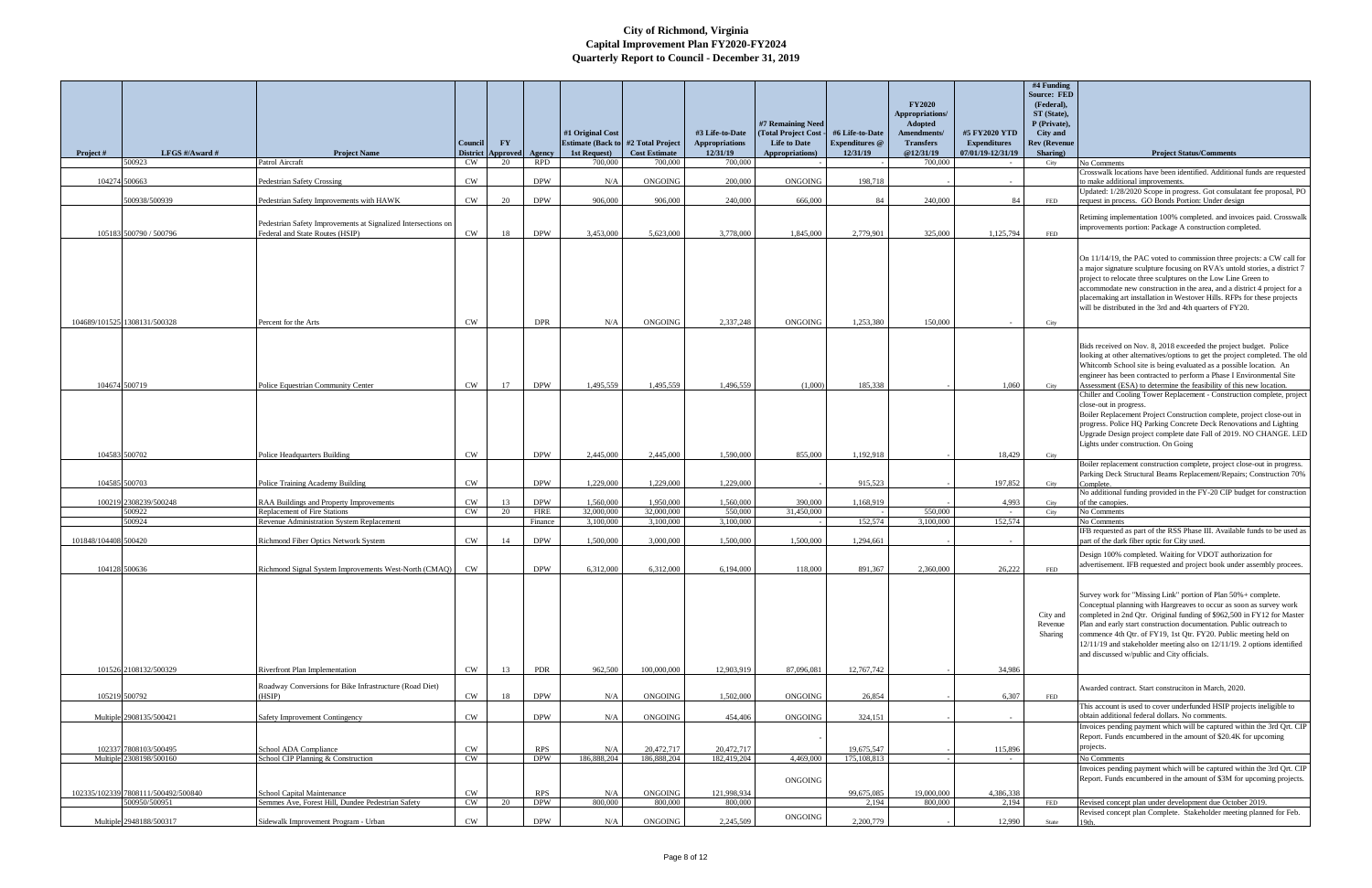| Project #       | LFGS #/Award #                                                       | <b>Project Name</b>                                                               | Council                | $\mathbf{F}\mathbf{Y}$<br>District Approved Agency |                          | #1 Original Cost<br><b>Estimate (Back to</b><br>1st Request) | #2 Total Project<br><b>Cost Estimate</b> | #3 Life-to-Date<br><b>Appropriations</b><br>12/31/19 | #7 Remaining Need<br>(Total Project Cost -<br><b>Life to Date</b><br>Appropriations) | #6 Life-to-Date<br>Expenditures @<br>12/31/19 | <b>FY2020</b><br>Appropriations/<br>Adopted<br>Amendments/<br><b>Transfers</b><br>@12/31/19 | #5 FY2020 YTD<br><b>Expenditures</b><br>07/01/19-12/31/19 | #4 Funding<br><b>Source: FED</b><br>(Federal),<br>ST (State),<br>P (Private),<br>City and<br><b>Rev (Revenue</b><br>Sharing) | <b>Project Status/Comments</b>                                                                                                                                                                                                                                                                                                                                                                                                                                                                                                                                                                                                                                                                                                                                                                                                                                                                                                                                                                                                                                                                                                                                                                                                                                                                                                                                                                                                                                                                                                                                                                                                                                                                                                                                                                                                                                                                                                                                                                                                                                                                                                                                                                                                                                        |
|-----------------|----------------------------------------------------------------------|-----------------------------------------------------------------------------------|------------------------|----------------------------------------------------|--------------------------|--------------------------------------------------------------|------------------------------------------|------------------------------------------------------|--------------------------------------------------------------------------------------|-----------------------------------------------|---------------------------------------------------------------------------------------------|-----------------------------------------------------------|------------------------------------------------------------------------------------------------------------------------------|-----------------------------------------------------------------------------------------------------------------------------------------------------------------------------------------------------------------------------------------------------------------------------------------------------------------------------------------------------------------------------------------------------------------------------------------------------------------------------------------------------------------------------------------------------------------------------------------------------------------------------------------------------------------------------------------------------------------------------------------------------------------------------------------------------------------------------------------------------------------------------------------------------------------------------------------------------------------------------------------------------------------------------------------------------------------------------------------------------------------------------------------------------------------------------------------------------------------------------------------------------------------------------------------------------------------------------------------------------------------------------------------------------------------------------------------------------------------------------------------------------------------------------------------------------------------------------------------------------------------------------------------------------------------------------------------------------------------------------------------------------------------------------------------------------------------------------------------------------------------------------------------------------------------------------------------------------------------------------------------------------------------------------------------------------------------------------------------------------------------------------------------------------------------------------------------------------------------------------------------------------------------------|
|                 | Multiple 2918516/500161/500162/500942                                | Sidewalk Projects program                                                         | <b>CW</b>              |                                                    | <b>DPW</b>               | N/A                                                          | ONGOING                                  | 12,556,761                                           | <b>ONGOING</b>                                                                       | 12.928.977                                    | 900,000                                                                                     | 260,480                                                   | Share                                                                                                                        | VDOT - Revenue Additional Locations to be assigned.                                                                                                                                                                                                                                                                                                                                                                                                                                                                                                                                                                                                                                                                                                                                                                                                                                                                                                                                                                                                                                                                                                                                                                                                                                                                                                                                                                                                                                                                                                                                                                                                                                                                                                                                                                                                                                                                                                                                                                                                                                                                                                                                                                                                                   |
|                 | Multiple 9741603/500090                                              | Street Lighting - Special                                                         | <b>CW</b>              |                                                    | <b>DPU</b>               | N/A                                                          | ONGOING                                  | 13,650,525                                           | ONGOING                                                                              | 10,841,963                                    |                                                                                             |                                                           |                                                                                                                              | Various sidewalk projects underway. Project budget and expenditures<br>being reconciled. FY20 \$900K allocation to advertised Janauary 2020.<br>Construction spring 2020.                                                                                                                                                                                                                                                                                                                                                                                                                                                                                                                                                                                                                                                                                                                                                                                                                                                                                                                                                                                                                                                                                                                                                                                                                                                                                                                                                                                                                                                                                                                                                                                                                                                                                                                                                                                                                                                                                                                                                                                                                                                                                             |
|                 | Multiple 9741602/500087/500088/500089/500659 Street Lighting/General |                                                                                   | CW                     |                                                    | <b>DPU</b>               | N/A                                                          | ONGOING                                  | 35,562,390                                           | <b>ONGOING</b><br><b>ONGOING</b>                                                     | 25,712,996                                    | 400,000                                                                                     | 86,443                                                    | City                                                                                                                         | No comments<br>The LED pilot project is in its testing and evaluation phase; five of the<br>six evaluation areas have been installed with one area remaining to be<br>installed tentatively by the end of June 2018; Evaluation and testing will<br>last for several months during which time citizens and various group<br>feedback will be analyzed and considered for selection of final hardware,<br>its application, electric grid adaptation configuration and installation<br>phasing. Citizen feedback information has been collected from various<br>parties having seen and commented on the areas that have the LEDs<br>installed. The pilot phase is being funded via prior O&M funds that were<br>allocated for LED technology testing and evaluation. The consultant is in<br>the process of completing the LED light pilot study report with it's<br>findings The study of the electrical characteristics of the electric<br>distribution gird impacts related to the use of LED technology has been<br>completed and those findings will be included in the final report. A<br>refresh of the most update LED lighting components and recommended<br>vendors suppliers will also be provided with the final report. Tentative<br>time-line for the report is end of first quarter 2019. LED fixtures and<br>photometric ranges have been selected for replacement of the current<br>HPFS standard cobrahead fixture. The Electric Utility is currently in the<br>process of doing a small purchase based on the new LED specification to<br>began rolling out LED lighting in selected power specific areas. The<br>Electric Utility is currently awaiting the delivery of the first round of LED<br>fixtures that have been ordered. Once fixtures have been delivered the<br>Utility will began roll out as indicated in prior status report. As of this<br>report, July 30th 2019. The Electric Utility has received 160 fixture of<br>which 150 have been installed. The Utility is currently ordering another<br>130 to 150 fixtures to be installed in the next phase of power sensitive<br>area replacements and monitoring it's impact on respective circuits and<br>substation systems. This phase is estimated to be complete by the end of |
|                 | 500884                                                               | Street Lighting - LED Conversion                                                  | CW                     | 18                                                 | <b>DPU</b>               | N/A                                                          | ONGOING                                  | 2,420,203                                            |                                                                                      | 63,798                                        | 500,000                                                                                     | 63,798                                                    |                                                                                                                              | 2019 calendar year.<br>Completed emergency repairs on Huguenot Rd Bridge, Commerce Rd                                                                                                                                                                                                                                                                                                                                                                                                                                                                                                                                                                                                                                                                                                                                                                                                                                                                                                                                                                                                                                                                                                                                                                                                                                                                                                                                                                                                                                                                                                                                                                                                                                                                                                                                                                                                                                                                                                                                                                                                                                                                                                                                                                                 |
|                 |                                                                      |                                                                                   |                        |                                                    |                          |                                                              |                                          |                                                      | ONGOING                                                                              |                                               |                                                                                             |                                                           |                                                                                                                              | bridge, and Chimborazo Wall. Progress payments being processed. This<br>program contains several adopted Council amendment projects. No                                                                                                                                                                                                                                                                                                                                                                                                                                                                                                                                                                                                                                                                                                                                                                                                                                                                                                                                                                                                                                                                                                                                                                                                                                                                                                                                                                                                                                                                                                                                                                                                                                                                                                                                                                                                                                                                                                                                                                                                                                                                                                                               |
|                 | Multiple 2918128C/500290                                             | Streets, Sidewalks, Alley Extensions and Improvements Program                     | <b>CW</b>              |                                                    |                          |                                                              | ONGOING                                  | 25, 137, 174                                         |                                                                                      | 22,733,405                                    | 300,000                                                                                     | 161,518                                                   | City                                                                                                                         | Preparing a RFP for improvements to Blackwell, Woodville and                                                                                                                                                                                                                                                                                                                                                                                                                                                                                                                                                                                                                                                                                                                                                                                                                                                                                                                                                                                                                                                                                                                                                                                                                                                                                                                                                                                                                                                                                                                                                                                                                                                                                                                                                                                                                                                                                                                                                                                                                                                                                                                                                                                                          |
|                 | 100492 1308180C/500202                                               | <b>Swimming Pools Projects</b>                                                    | <b>CW</b>              |                                                    | PRCF                     | N/A                                                          | ONGOING                                  | 6,867,300                                            | ONGOING                                                                              | 5,326,435                                     | 250,000                                                                                     | 9,000                                                     | City                                                                                                                         | Randolph Pools. The RFP will also include additional aquatic<br>improvements at other sites (TBD).                                                                                                                                                                                                                                                                                                                                                                                                                                                                                                                                                                                                                                                                                                                                                                                                                                                                                                                                                                                                                                                                                                                                                                                                                                                                                                                                                                                                                                                                                                                                                                                                                                                                                                                                                                                                                                                                                                                                                                                                                                                                                                                                                                    |
|                 | 500941/500961                                                        | Systematic Pedestrian Safety Improvements Phase III                               | <b>CW</b>              | 20                                                 | <b>DPW</b>               | 1.540,000                                                    | 1,540,000                                | 1.540,000                                            |                                                                                      | 106,761                                       | 1,540,000                                                                                   | 106,761                                                   | FED                                                                                                                          | Design Completed. Project in procurement for early February<br>advertisement. Anticipate construction Spring 2020.                                                                                                                                                                                                                                                                                                                                                                                                                                                                                                                                                                                                                                                                                                                                                                                                                                                                                                                                                                                                                                                                                                                                                                                                                                                                                                                                                                                                                                                                                                                                                                                                                                                                                                                                                                                                                                                                                                                                                                                                                                                                                                                                                    |
| Multiple 500229 | 500943/500967<br>2908122C/500289/500358/500489/                      | Systemic Sight Distance Improvements HSIP<br><b>Traffic Control Installations</b> | <b>CW</b><br><b>CW</b> | 20                                                 | <b>DPW</b><br><b>DPW</b> | 1,419,000<br>N/A                                             | 1,419,000<br>ONGOING                     | 154,000<br>9,081,899                                 | <b>ONGOING</b>                                                                       | 15,381<br>8,542,759                           | 154,000<br>200,000                                                                          | 15,381<br>384,798                                         | FED<br>VDOT - Revenu<br>Share                                                                                                | Scoping is underway. 60% drawings completed.<br>Updated 1/28/2020 - Addison St @ Cary St "New" Traffic Signal -<br>Construction completed. Consultant working on as-built, Grove Ave @<br>Libbie Ave Under Construction 95% completed, Ordering signal<br>equipment for Broad St @ Hamilton St Signal project, Broad St @<br>Staples Mill Rd Signal Upgrades Design 100% completed, Grove Ave @<br>Maple Ave - Under Construction 95% completed. Please Note: CIP<br>program Lifetime Appropriation to be verified and reconciled.                                                                                                                                                                                                                                                                                                                                                                                                                                                                                                                                                                                                                                                                                                                                                                                                                                                                                                                                                                                                                                                                                                                                                                                                                                                                                                                                                                                                                                                                                                                                                                                                                                                                                                                                    |
|                 | Multiple 2948190/500347 / 500301                                     | Traffic Control Modernization - Urban                                             | <b>CW</b>              |                                                    | <b>DPW</b>               | N/A                                                          | ONGOING                                  | 3,100,000                                            | <b>ONGOING</b>                                                                       | 2,040,443                                     |                                                                                             |                                                           | State/Federal                                                                                                                | Updated 1/28/2020 - (8) locations identified for traffic signal pole<br>replacements (Grove Ave @ Libbie, 3rd St @ Jackson St, Bellevue Ave<br>@ Hermitage Rd, Commerce Rd @ Bellevue Ave & Patterson Ave @<br>Willow Lawn Dr., 25th St @ Main St, 5th St @ Canal St & 16 St @<br>Maury St) Construction completed. #6 Life-to-Date Expenditures @<br>09/30/19 (Column I) beginning balance does not reflect last quarter<br>expenditures of \$2,224,674.41. #5 FY2020 YTD Expenditures 07/01/19-<br>09/30/19 (Column M) Expenditure is \$88,306.80. CIP program Lifetime<br>Appropriation to be verified and reconciled. Remaining funds available<br>will be allocated for traffic signal projects. Total Amount expended for<br>signal pole projects under award: \$240,614.62.                                                                                                                                                                                                                                                                                                                                                                                                                                                                                                                                                                                                                                                                                                                                                                                                                                                                                                                                                                                                                                                                                                                                                                                                                                                                                                                                                                                                                                                                                    |
|                 | 500944/500962                                                        | Traffic Signal Visibility Improvement HSIP                                        | CW                     |                                                    | <b>DPW</b>               | ONGOING                                                      | ONGOING                                  | 235,000                                              |                                                                                      | 60,788                                        | 235,000                                                                                     | 60,788                                                    |                                                                                                                              | Updated 1/28/2020 Design is underway - 60% drawings under review                                                                                                                                                                                                                                                                                                                                                                                                                                                                                                                                                                                                                                                                                                                                                                                                                                                                                                                                                                                                                                                                                                                                                                                                                                                                                                                                                                                                                                                                                                                                                                                                                                                                                                                                                                                                                                                                                                                                                                                                                                                                                                                                                                                                      |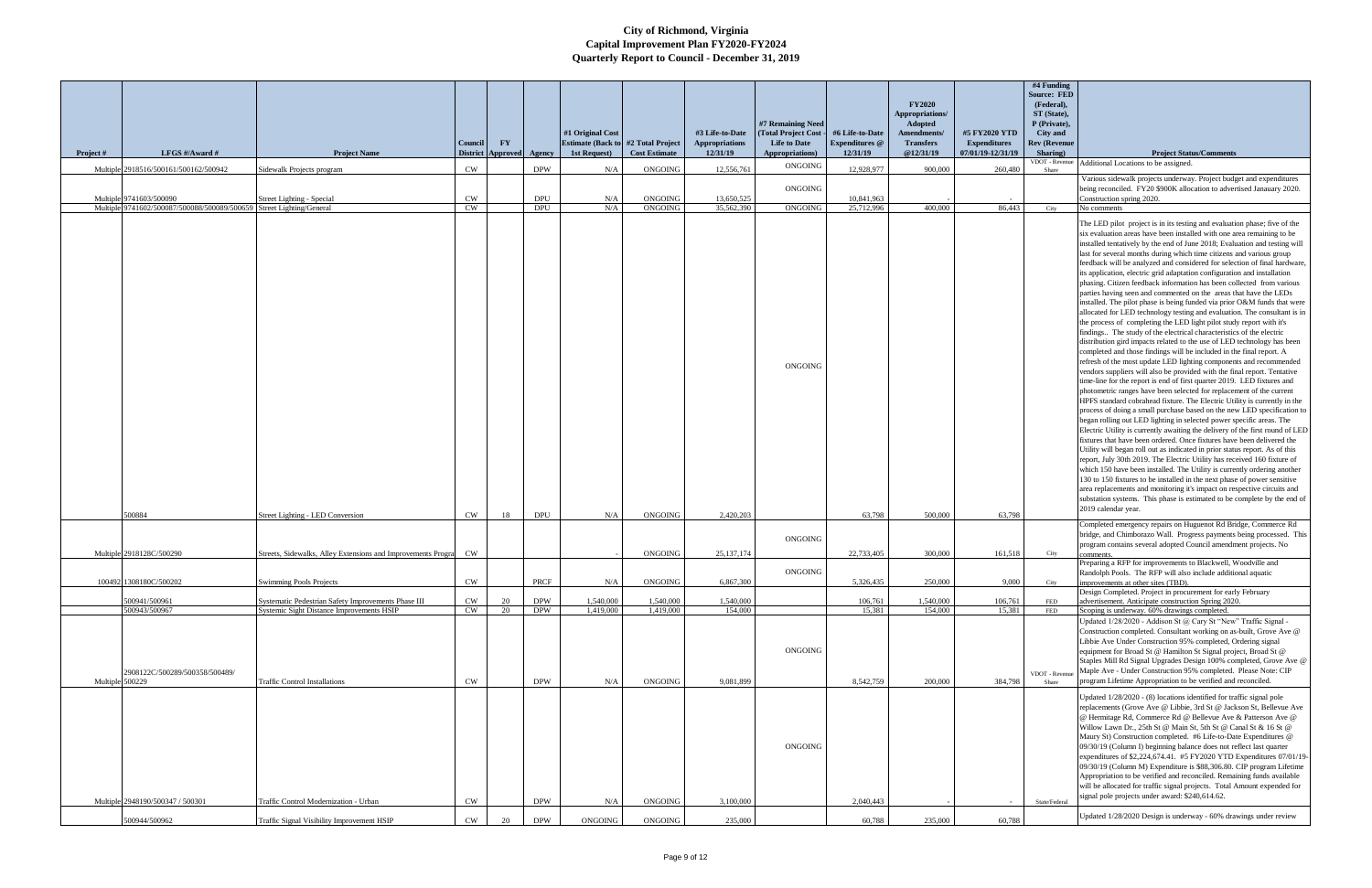|           |                                     |                                                                          |                             |                                 |                   |                                                                |                      |                                          | #7 Remaining Need                            |                                          | <b>FY2020</b><br>Appropriations/<br><b>Adopted</b> |                                      | #4 Funding<br><b>Source: FED</b><br>(Federal),<br>ST (State),<br>P (Private), |                                                                                                                                                                                                                                                                                                                                                                                                                                                                                                                                                                                                                                                                                                                                                                                                                                                                                                                                 |
|-----------|-------------------------------------|--------------------------------------------------------------------------|-----------------------------|---------------------------------|-------------------|----------------------------------------------------------------|----------------------|------------------------------------------|----------------------------------------------|------------------------------------------|----------------------------------------------------|--------------------------------------|-------------------------------------------------------------------------------|---------------------------------------------------------------------------------------------------------------------------------------------------------------------------------------------------------------------------------------------------------------------------------------------------------------------------------------------------------------------------------------------------------------------------------------------------------------------------------------------------------------------------------------------------------------------------------------------------------------------------------------------------------------------------------------------------------------------------------------------------------------------------------------------------------------------------------------------------------------------------------------------------------------------------------|
|           |                                     |                                                                          | Council                     | $\mathbf{F}\mathbf{Y}$          |                   | #1 Original Cost<br><b>Estimate (Back to #2 Total Project)</b> |                      | #3 Life-to-Date<br><b>Appropriations</b> | (Total Project Cost -<br><b>Life to Date</b> | #6 Life-to-Date<br><b>Expenditures</b> @ | Amendments/<br><b>Transfers</b>                    | #5 FY2020 YTD<br><b>Expenditures</b> | City and<br><b>Rev (Revenue</b>                                               |                                                                                                                                                                                                                                                                                                                                                                                                                                                                                                                                                                                                                                                                                                                                                                                                                                                                                                                                 |
| Project # | LFGS #/Award #                      | <b>Project Name</b>                                                      |                             | District Approved Agency        |                   | 1st Request)                                                   | <b>Cost Estimate</b> | 12/31/19                                 | Appropriations)                              | 12/31/19                                 | @12/31/19                                          | 07/01/19-12/31/19                    | Sharing)                                                                      | <b>Project Status/Comments</b><br>Coordinating with GRTC to determine priority before moving into design                                                                                                                                                                                                                                                                                                                                                                                                                                                                                                                                                                                                                                                                                                                                                                                                                        |
|           | 500945                              | Transit Stop Access and Sidewalk Improvement                             | CW                          | 20                              | <b>DPW</b>        | 960,000                                                        | 960,000              | 366,000                                  |                                              | 250                                      | 366,000                                            | 250                                  |                                                                               | phase.                                                                                                                                                                                                                                                                                                                                                                                                                                                                                                                                                                                                                                                                                                                                                                                                                                                                                                                          |
|           | Multiple 2918515/500286/500946      | <b>Transportation Projects</b>                                           | <b>CW</b>                   |                                 | <b>DPW</b>        | N/A                                                            | ONGOING              | 73,965,030                               | <b>ONGOING</b>                               | 64,872,869                               | 15,000,000                                         | 4,030,914                            | City                                                                          | 2020 Slurry program has started in September 2019 and have completed<br>40.40 MLM of 82.02 MLM scheduled and will be finished in Spring to<br>early Summer 2020. 2020 1 inch mill and overlay paving program<br>started in October 2019 and have completed 49.86 MLM of the 88.36<br>ML. 2020 2 inch mill and overlay program started in October 2019 and<br>has completed 16.51 MLM of the scheduled 92.82 MLM. To maintain<br>the City streets to a level of acceptance of a Pavement Condition Index<br>(PCI) of 80 the City would have to allocate \$21,500,000 dollars per year<br>and that is based on 2019 rates for paving. This does not include any<br>inflation for the following years . Project budget and expenditures being<br>reconciled.<br>This project allows for the purchase of replacement vehicles and                                                                                                   |
|           | 100801 0293102/500136/500164/500557 | Vehicle Replacement Program (Fleet)                                      | <b>CW</b>                   | 12                              | <b>DPW</b>        | N/A                                                            | ONGOING              | 40,353,279                               | <b>ONGOING</b>                               | 33, 107, 764                             | 5,191,067                                          | 1,114,688                            | City                                                                          | equipment used to provide services throughout the City. As of January<br>22, 2020, only \$ 226,541.00 of the \$ 5,191,067 appropriated to DPW for<br>FY20 remains to be spent. To date, 58 of the 63 vehicles to be replaced<br>this fiscal year have been ordered. The remaining funds will be spent by<br>the end of the third quarter FY20.                                                                                                                                                                                                                                                                                                                                                                                                                                                                                                                                                                                  |
|           |                                     |                                                                          | Citywide Projects Subtotal: |                                 |                   | 632,208,223                                                    | 512,650,430          | 990,018,615                              | 138,309,641                                  | 720,098,669                              | 63,405,459                                         | 41,876,305                           |                                                                               |                                                                                                                                                                                                                                                                                                                                                                                                                                                                                                                                                                                                                                                                                                                                                                                                                                                                                                                                 |
|           |                                     | Capital Improvement Plan Sub-Total:                                      |                             |                                 |                   |                                                                |                      | 1,290,203,685                            | 471,397,470                                  | 899,393,032                              | 88,768,024                                         | 47,317,722                           |                                                                               |                                                                                                                                                                                                                                                                                                                                                                                                                                                                                                                                                                                                                                                                                                                                                                                                                                                                                                                                 |
|           |                                     |                                                                          |                             |                                 |                   |                                                                |                      |                                          |                                              |                                          |                                                    |                                      |                                                                               |                                                                                                                                                                                                                                                                                                                                                                                                                                                                                                                                                                                                                                                                                                                                                                                                                                                                                                                                 |
|           | 1402<br>1403                        | <b>Gas Utility New Business</b><br><b>Gas Utility System Replacement</b> | CW<br>CW                    |                                 | DPU<br><b>DPU</b> |                                                                |                      | 320,955,207<br>434,248,319               |                                              | 251,375,361<br>347, 147, 227             | 8,273,000<br>25,162,000                            | 1,927,861<br>3,345,762               |                                                                               |                                                                                                                                                                                                                                                                                                                                                                                                                                                                                                                                                                                                                                                                                                                                                                                                                                                                                                                                 |
|           | 1502                                | Water Distribution System Improvements                                   | CW                          |                                 | DPU               |                                                                |                      | 257,047,907                              |                                              | 185,382,787                              | 17,444,000                                         | 1,777,749                            |                                                                               |                                                                                                                                                                                                                                                                                                                                                                                                                                                                                                                                                                                                                                                                                                                                                                                                                                                                                                                                 |
|           | 1503                                | Water Transmission Main Improvements                                     | CW                          |                                 | DPU               |                                                                |                      | 131,463,169                              |                                              | 53,416,672                               | 2,522,000                                          | 15,460                               |                                                                               |                                                                                                                                                                                                                                                                                                                                                                                                                                                                                                                                                                                                                                                                                                                                                                                                                                                                                                                                 |
|           | 1590<br>1940                        | Water Plant and Pumping Improvements                                     | CW<br>CW                    |                                 | DPU<br><b>DPU</b> |                                                                |                      | 390,281,175<br>85,210,665                |                                              | 227,356,979<br>45,062,593                | 10,590,000<br>15,006,000                           | 679,669<br>2,121,947                 |                                                                               |                                                                                                                                                                                                                                                                                                                                                                                                                                                                                                                                                                                                                                                                                                                                                                                                                                                                                                                                 |
|           | 1701                                | <b>Stormwater Facilities Improvements</b><br><b>Wastewater Treatment</b> | CW                          |                                 | DPU               |                                                                |                      | 228,310,999                              |                                              | 163,317,531                              | 3,984,000                                          | 368,411                              |                                                                               |                                                                                                                                                                                                                                                                                                                                                                                                                                                                                                                                                                                                                                                                                                                                                                                                                                                                                                                                 |
|           | 1780                                | <b>City Floodwall</b>                                                    | 6                           |                                 | DPU               |                                                                |                      | 2,216,000                                |                                              |                                          |                                                    |                                      |                                                                               |                                                                                                                                                                                                                                                                                                                                                                                                                                                                                                                                                                                                                                                                                                                                                                                                                                                                                                                                 |
|           | 1760                                | <b>Wastewater Sanitary Sewer Upgrades</b>                                | <b>CW</b>                   |                                 | DPU               |                                                                |                      | 403,141,574                              |                                              | 274,294,287                              | 39,465,000                                         | 4,449,652                            |                                                                               |                                                                                                                                                                                                                                                                                                                                                                                                                                                                                                                                                                                                                                                                                                                                                                                                                                                                                                                                 |
|           | 1750                                | Wastewater Combined Sewer Overflow                                       | <b>CW</b>                   |                                 | DPU               |                                                                |                      | 266,625,760                              |                                              | 213,451,021                              | 2,323,000                                          | 1,144,020                            |                                                                               |                                                                                                                                                                                                                                                                                                                                                                                                                                                                                                                                                                                                                                                                                                                                                                                                                                                                                                                                 |
|           |                                     |                                                                          | Public Utilities Total:     |                                 |                   |                                                                |                      | 2,519,500,775                            |                                              | 1,760,804,457                            | 124,769,000                                        | 15,830,531                           |                                                                               |                                                                                                                                                                                                                                                                                                                                                                                                                                                                                                                                                                                                                                                                                                                                                                                                                                                                                                                                 |
|           |                                     |                                                                          |                             | Capital Improvement Plan Total: |                   |                                                                |                      | 3,809,704,460                            |                                              | 2,660,197,489                            | 213,537,024                                        | 63,148,253                           |                                                                               |                                                                                                                                                                                                                                                                                                                                                                                                                                                                                                                                                                                                                                                                                                                                                                                                                                                                                                                                 |
|           |                                     | STORMWATER PROJECT DETAIL                                                |                             |                                 |                   |                                                                |                      |                                          |                                              |                                          |                                                    |                                      |                                                                               | DPU responding to questions in the project book. DPS then to post the<br>project advertisement.<br>Application for IFB forwarded to Procurement for advertisement on<br>October 29, 2018.<br>All easements have been received and have all been recorded.<br>Application has been submitted to Dominion Energy to reset conflicting<br>poles<br>Ten of eleven easements have been signed and recorded. Design is at<br>90%. Anticipate bid advertisement in June 2018.<br>60% design review comments returned to Engineer. 90% design is<br>underway. Coordinating with Dominion Power to relocate several power<br>poles.<br>Nine of eleven easements have been obtained.<br>This project has been converted to a stream restoration project. Obtaining<br>Easements from residents. Design is 65% complete.<br>Maintenance continues to keep culvert clean; project on hold pending<br>identification of scope. Ord 2016-216. |
|           | 1940/500084                         | Rattlesnake Creek Drainage Improvements                                  |                             |                                 | DPU               |                                                                |                      | 774,763                                  |                                              | 162,652                                  |                                                    |                                      |                                                                               |                                                                                                                                                                                                                                                                                                                                                                                                                                                                                                                                                                                                                                                                                                                                                                                                                                                                                                                                 |
|           |                                     |                                                                          | Fourth District Total:      |                                 |                   |                                                                |                      | 774,763                                  |                                              | 162,652                                  |                                                    |                                      |                                                                               |                                                                                                                                                                                                                                                                                                                                                                                                                                                                                                                                                                                                                                                                                                                                                                                                                                                                                                                                 |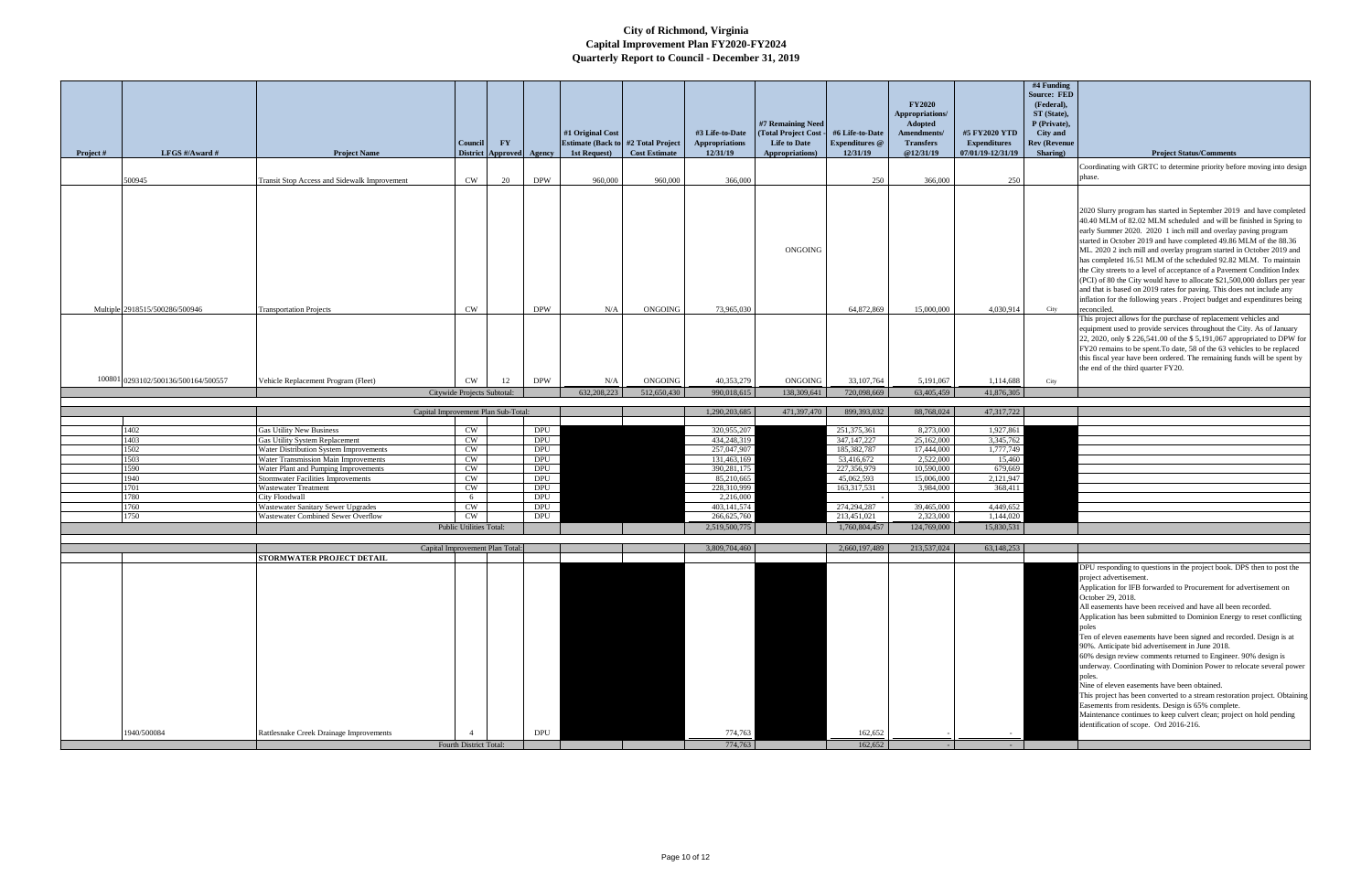| Project# | LFGS #/Award # | <b>Project Name</b>                                       | <b>Council</b>                            | $\mathbf{F}\mathbf{Y}$<br>District Approved Agency |                             | #1 Original Cost<br>Estimate (Back to #2 Total Project<br><b>Cost Estimate</b><br>1st Request) | #3 Life-to-Date<br>Appropriations<br>12/31/19 | #7 Remaining Need<br>(Total Project Cost -<br>Life to Date<br><b>Appropriations</b> ) | #6 Life-to-Date<br>Expenditures @<br>12/31/19 | <b>FY2020</b><br>Appropriations/<br>Adopted<br>Amendments/<br>$\label{eq:transfers} \textbf{Transfers}$<br>@12/31/19 | #5 FY2020 YTD<br><b>Expenditures</b><br>07/01/19-12/31/19 |
|----------|----------------|-----------------------------------------------------------|-------------------------------------------|----------------------------------------------------|-----------------------------|------------------------------------------------------------------------------------------------|-----------------------------------------------|---------------------------------------------------------------------------------------|-----------------------------------------------|----------------------------------------------------------------------------------------------------------------------|-----------------------------------------------------------|
|          |                |                                                           |                                           |                                                    |                             |                                                                                                |                                               |                                                                                       |                                               |                                                                                                                      |                                                           |
|          |                |                                                           |                                           |                                                    |                             |                                                                                                |                                               |                                                                                       |                                               |                                                                                                                      |                                                           |
|          |                |                                                           |                                           |                                                    |                             |                                                                                                |                                               |                                                                                       |                                               |                                                                                                                      |                                                           |
|          |                |                                                           |                                           |                                                    |                             |                                                                                                |                                               |                                                                                       |                                               |                                                                                                                      |                                                           |
|          |                |                                                           |                                           |                                                    |                             |                                                                                                |                                               |                                                                                       |                                               |                                                                                                                      |                                                           |
|          |                |                                                           |                                           |                                                    |                             |                                                                                                |                                               |                                                                                       |                                               |                                                                                                                      |                                                           |
|          |                |                                                           |                                           |                                                    |                             |                                                                                                |                                               |                                                                                       |                                               |                                                                                                                      |                                                           |
|          |                |                                                           |                                           |                                                    |                             |                                                                                                |                                               |                                                                                       |                                               |                                                                                                                      |                                                           |
|          | 2938160        | Cherry Gardens Drainage Improvements                      | $8\phantom{.}$                            | 09                                                 | DPU                         |                                                                                                | 1,453,760                                     |                                                                                       | 590,135                                       |                                                                                                                      | 24,480                                                    |
|          |                |                                                           |                                           |                                                    |                             |                                                                                                |                                               |                                                                                       |                                               |                                                                                                                      |                                                           |
|          |                |                                                           |                                           |                                                    |                             |                                                                                                |                                               |                                                                                       |                                               |                                                                                                                      |                                                           |
|          | 1940           | Woodstock (Jarvis Road) Drainage Improvements             | $8\phantom{.0}$<br>Eighth District Total: |                                                    | DPU                         |                                                                                                | 1,323,000<br>2,776,760                        |                                                                                       | 49,178<br>639,313                             |                                                                                                                      | $\sim$<br>24,480                                          |
|          |                |                                                           |                                           |                                                    |                             |                                                                                                |                                               |                                                                                       |                                               |                                                                                                                      |                                                           |
|          |                |                                                           |                                           |                                                    |                             |                                                                                                |                                               |                                                                                       |                                               |                                                                                                                      |                                                           |
|          |                |                                                           |                                           |                                                    |                             |                                                                                                |                                               |                                                                                       |                                               |                                                                                                                      |                                                           |
|          |                |                                                           |                                           |                                                    |                             |                                                                                                |                                               |                                                                                       |                                               |                                                                                                                      |                                                           |
|          |                |                                                           |                                           |                                                    |                             |                                                                                                |                                               |                                                                                       |                                               |                                                                                                                      |                                                           |
|          |                |                                                           |                                           |                                                    |                             |                                                                                                |                                               |                                                                                       |                                               |                                                                                                                      |                                                           |
|          |                |                                                           |                                           |                                                    |                             |                                                                                                |                                               |                                                                                       |                                               |                                                                                                                      |                                                           |
|          |                |                                                           |                                           |                                                    |                             |                                                                                                |                                               |                                                                                       |                                               |                                                                                                                      |                                                           |
|          |                |                                                           |                                           |                                                    |                             |                                                                                                |                                               |                                                                                       |                                               |                                                                                                                      |                                                           |
|          |                |                                                           |                                           |                                                    |                             |                                                                                                |                                               |                                                                                       |                                               |                                                                                                                      |                                                           |
|          |                |                                                           |                                           |                                                    |                             |                                                                                                |                                               |                                                                                       |                                               |                                                                                                                      |                                                           |
|          |                |                                                           |                                           |                                                    |                             |                                                                                                |                                               |                                                                                       |                                               |                                                                                                                      |                                                           |
|          |                |                                                           |                                           |                                                    |                             |                                                                                                |                                               |                                                                                       |                                               |                                                                                                                      |                                                           |
|          |                |                                                           |                                           |                                                    |                             |                                                                                                |                                               |                                                                                       |                                               |                                                                                                                      |                                                           |
|          | 1940           | Deter Road Drainage Improvements Phase I & II @ Reedy Cre | 9                                         | 11                                                 | $\ensuremath{\mathrm{DPU}}$ |                                                                                                | 1,429,100                                     |                                                                                       | 1,025,032                                     |                                                                                                                      | 1,447                                                     |
|          |                |                                                           | Ninth District Total:                     |                                                    |                             |                                                                                                | 1,429,100                                     |                                                                                       | 1,025,032                                     |                                                                                                                      | 1,447                                                     |

|     | #4 Funding           |                                                                                          |
|-----|----------------------|------------------------------------------------------------------------------------------|
|     | <b>Source: FED</b>   |                                                                                          |
|     | (Federal),           |                                                                                          |
|     | ST (State),          |                                                                                          |
|     | P (Private),         |                                                                                          |
| ГD  | <b>City and</b>      |                                                                                          |
| S   | <b>Rev (Revenue)</b> |                                                                                          |
| /19 | Sharing)             | <b>Project Status/Comments</b>                                                           |
|     |                      | Project Construction is Completed. Awaiting receipt of the approved final                |
|     |                      | change order from Procurement to closeout the project and initiate the                   |
|     |                      | final payment.                                                                           |
|     |                      | Contract awarded to Messer Contracting Co. Preconstruction meeting                       |
|     |                      | held 3/25/19. NTP Date: 3/28/19.                                                         |
|     |                      | Contract executed. Contract awarded to Messer Construction Co.                           |
|     |                      | This project will go to construction as the second out of the three projects             |
|     |                      | advertised together under this contract.                                                 |
|     |                      | Project has been advertised, bids received, and recommendation to award                  |
|     |                      | submitted to Procurement. Awaiting execution of contract to start project                |
|     |                      | construction.                                                                            |
|     |                      | Phase II: Project has been grouped with two other projects and submitted                 |
|     |                      | to Procurement for advertisement. Anticipate construction start this                     |
|     |                      | summer. Phase I: Project is complete. Procurement has set a Bid Date                     |
|     |                      | meeting, but the project has not yet been posted to the website. If the                  |
|     |                      | project posts this week, anticipate construction to begin in late fall                   |
| 480 |                      |                                                                                          |
|     |                      | Project Complete. Awaiting final payment to contractor.                                  |
|     |                      | Assigned to Possie B. Chenault.                                                          |
|     |                      | Project is being assigned to annual contractor for construction start                    |
|     |                      | December 2017. This project is receiving 50% VDOT Cost Share Funds.                      |
|     |                      | Construction is complete. Awaiting final invoice to close out the project.               |
|     |                      |                                                                                          |
| 480 |                      |                                                                                          |
|     |                      |                                                                                          |
|     |                      |                                                                                          |
|     |                      |                                                                                          |
|     |                      | Project Construction is Completed. Awaiting receipt of the approved final                |
|     |                      | change order from Procurement to closeout the project and initiate the<br>final payment. |
|     |                      | Contractor working on final punchlist items. City to pave after project is               |
|     |                      | complete.                                                                                |
|     |                      | Project is under construction. Awarded to Godsey and Sons.                               |
|     |                      | NTP: August 1, 2018. Anticipated completion date: Mar 2019.                              |
|     |                      | All bid recommendation documents have been submitted to DPS.                             |
|     |                      | Awaiting contract execution.                                                             |
|     |                      | Bids received 12/20/17 and are under review. Construction anticipated to                 |
|     |                      | begin in March 2018.                                                                     |
|     |                      | Projects are being advertised for RFQ. Submitted to Procurement 8/3/17.                  |
|     |                      | Engineer received NTP: March 2017. Phases will be advertised together.                   |
|     |                      | Project assigned to Annual Engineering Firm, RK&K. Schedule will be                      |
|     |                      | provided with submittal of proposal.                                                     |
|     |                      | Assignment will go to an engineering consultant for design completion.                   |
|     |                      | Awaiting executed stormwater consulting contracts.                                       |
|     |                      | Project to be reassigned to another Annual Engineering Firm. Previous                    |
|     |                      | firm did not complete project within budget parameters.                                  |
|     |                      | Phase 1: Plans are 80% complete. Anticipate project to be advertised for                 |
|     |                      | RFQ and IFB in early FY17 as funds become available. Council approved                    |
|     |                      | receipt of VDOT revenue sharing funds.                                                   |
|     |                      | Phase 2: 50% Plans. Council approved receipt of VDOT revenue sharing                     |
|     |                      | funds. Construction has started as of July 10, 2018 with a duration of                   |
|     |                      | 240 days to complete both phases.                                                        |
|     |                      |                                                                                          |
| 447 |                      |                                                                                          |
|     |                      |                                                                                          |